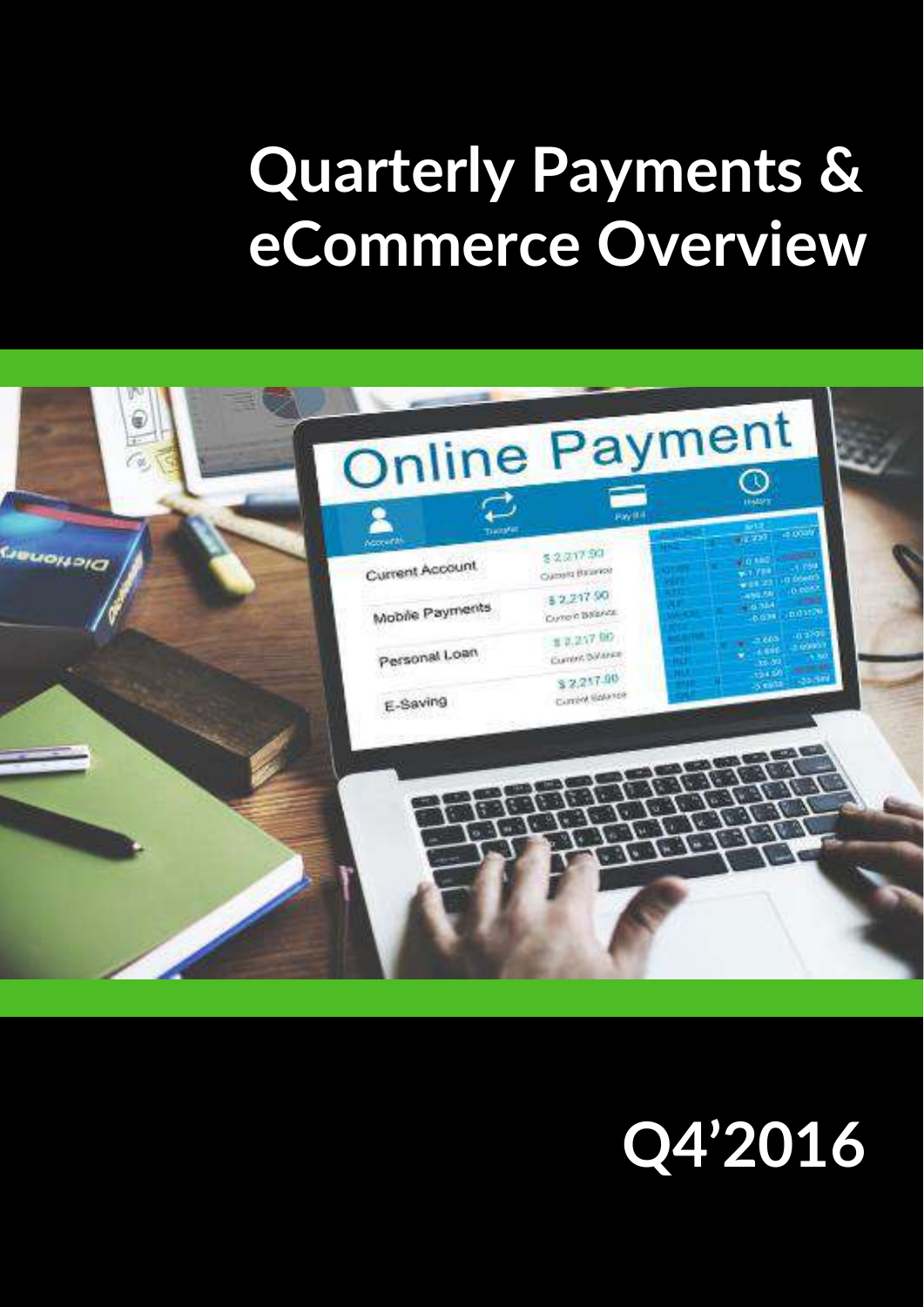# **Contents**

|                                                          | .19 |
|----------------------------------------------------------|-----|
|                                                          |     |
|                                                          |     |
|                                                          |     |
|                                                          |     |
|                                                          |     |
|                                                          |     |
|                                                          |     |
|                                                          |     |
|                                                          |     |
| 12.1 How To Integrate A Payment Gateway Into A Website26 |     |
|                                                          |     |
|                                                          |     |
|                                                          |     |

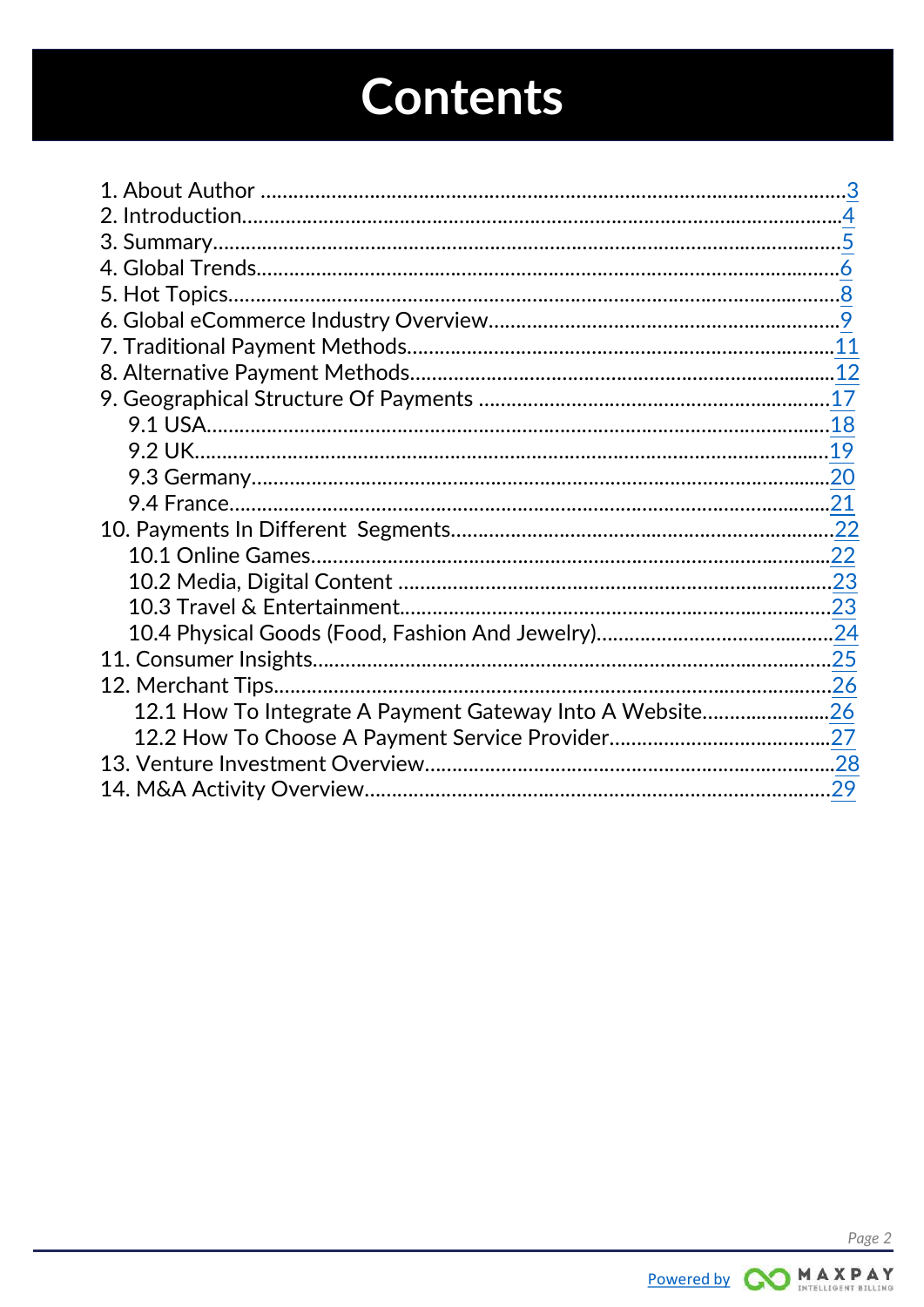## **About Author**

<span id="page-2-0"></span>**This report brought to you by Maxpay.**

### **About Maxpay:**

**Maxpay** is an international payment platform which helps monetize marketplace, online storefront and subscription service in a few clicks. Unlike its competitors, Maxpay provides not only payment solutions, but also the consulting services for merchants to help them get more benefits and full legal support including assistance with getting PCI DSS certification. The service analyzes user's business model and gives clear recommendations how to improve it with the most suitable Maxpay options.

**Maxpay partnerships** with 32 banks in USA, EU, Asia as well as companies and partners from 49 jurisdictions. Maxpay is PCI DSS level 1 V 3.1 certified.

One of our main issues that we focus on is **anti-fraud.** Maxpay's Covery is the fraud prevention platform that helps merchants to fight fraud and lower the operational overheads up to 95%. It brings together event chain analysis, feature engineering, rule management and machine learning to obtain the most accurate results. The solution adapts to any incoming data is fully customizable and suitable for any industry, merchant business model or traffic source. Covery currently analyzes over 5 000 000 actions daily in both high and low risk segment. The system only needs 0.5 seconds to complete an analysis of a customer and make a decision. Covery is scalable, so it can easily increase capacity as needed.

For more information, visit start.maxpay.com or follow us on [Twitter](https://twitter.com/maxpay_ltd) or [LinkedIn](https://www.linkedin.com/company/maxpay-ltd).



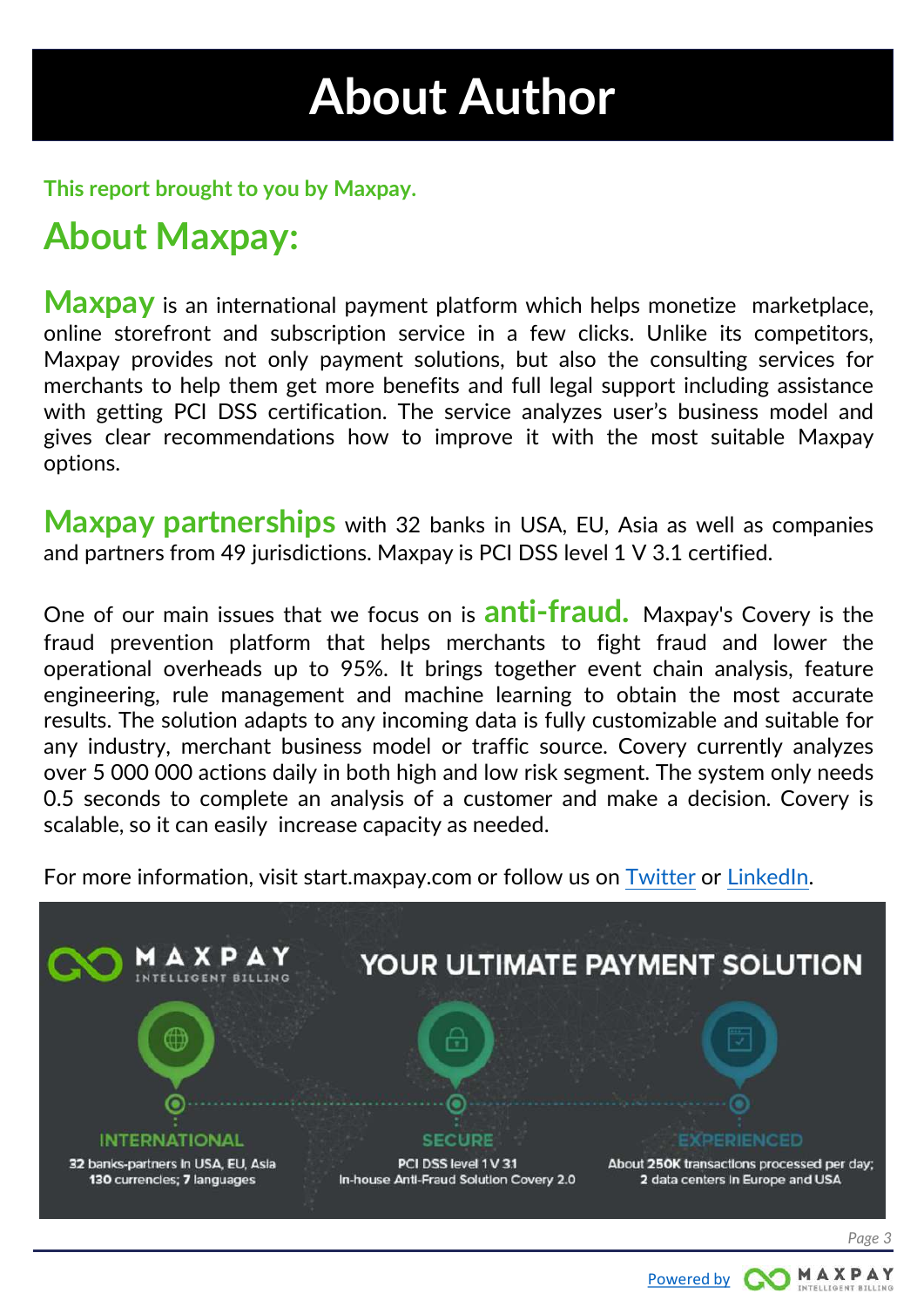## **Introduction**

<span id="page-3-0"></span>**Electronic commerce (eCommerce)** is a business model, that enables a firm or individual to conduct business over an electronic network, typically the internet. Electronic commerce operates in B2B, B2C, C2C and C2B market segments. Almost any product or service can be offered via ecommerce, from books and music to financial services and plane tickets.



**There are the following main eCommerce players:**

**Payment Gateway** – Companies which capture the consumer payment instrument and transaction amount data online and pass them to acquiring bank for authentication.

**Acquirer Processor** – Companies which receive the data sent by payment gateways on behalf of the acquiring bank, and settle transactions with the issuing financial institutions.

**Payment Network** – Companies which are a network of financial institutions, and settle financial transactions between issuers and acquirers.

**PoS Suite** – Companies which capture consumer payment instrument and transaction amount data offline and pass them to the acquiring bank for authentication.

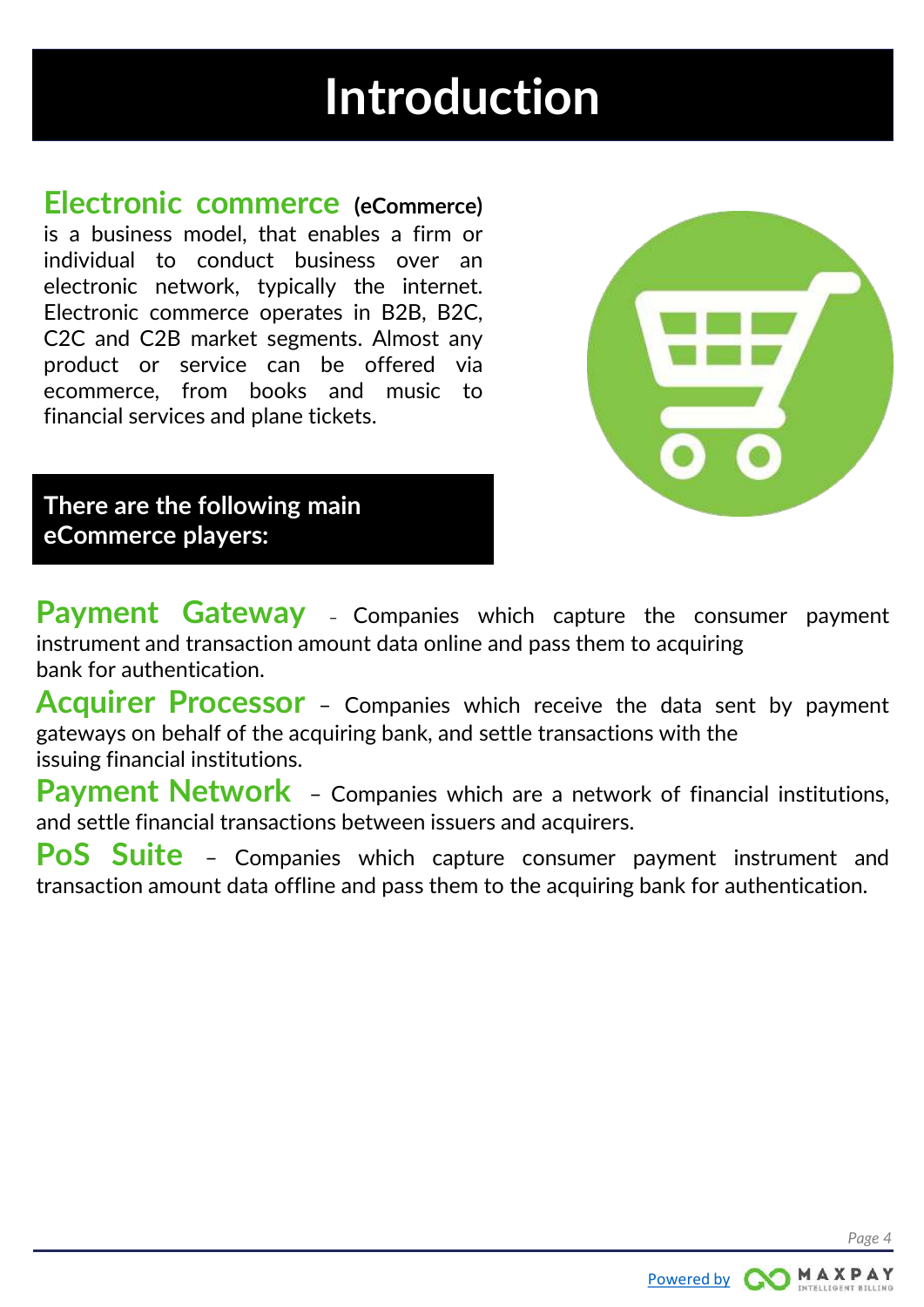### **Summary**

<span id="page-4-0"></span>The world economy is in the process of significant change. Digital technologies are penetrating all spheres of human life, including the payments industry. We have prepared for you an overview of the latest developments, trends and innovations in eCommerce industry.

### **Main points of the research:**

- $\Box$  Online payment transaction volumes to accelerate y-o-y growth. Most of online payments taking place in retail segment
- $\Box$  The share of alternative payment methods will increase to 58% next years. eWallets drive the non-card online payments volumes with PayPal dominating the market.
- $\Box$  Asia is the biggest and fastest growing online sales market
- $\Box$  Different west countries have different preferred payment methods
- $\Box$  Each industry develop and expand its online payment activity
- □ World moving forward real-time transactions, mobile payments and implementation such technologies as blockchain, AI, IoT.

*Page 5*

[Powered by](https://start.maxpay.com/) **COMAXPAY**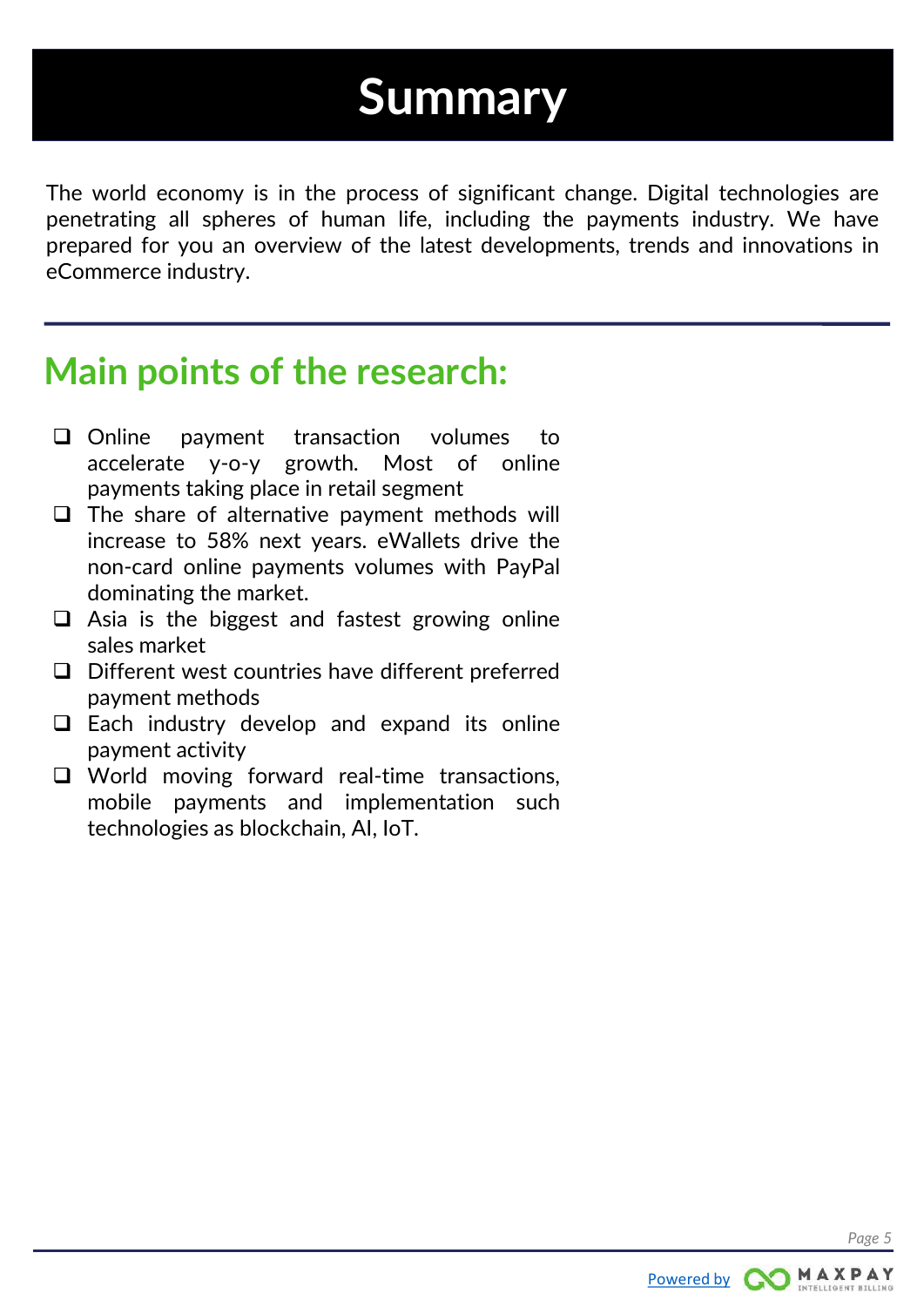## **Global Trends**

### <span id="page-5-0"></span>**Long term trends:**

The world keep moving on the [building](https://www.google.com.ua/url?sa=t&rct=j&q=&esrc=s&source=web&cd=5&cad=rja&uact=8&ved=0ahUKEwi81KGhjp7SAhXCJSwKHfICApEQFghDMAQ&url=https://www.swift.com/node/44536&usg=AFQjCNFTOWd2w0kkkkRf-br73IFAZKf9DA&sig2=yPbeg4X5pWIn0r-1oIKzYQ) qqqqthe**jjglobal real-time payment system.** 18 countries have responded and now have 'live' RT-RPS systems in place. Additionally, 12 countries are 'exploring/planning/building', and another 17 countries are 'exploring' through a pan-European initiative. Most of these RT-RPS systems have common characteristics: instant clearing confirmation to support instant or near real-time posting by the banks, full (or very near) 24/7/365 operation and a drive for a richer data standard, such as ISO 20022. 1



New **mobile technologies** have been becoming more accessible within the last decade, and it's even more noticeable when you check the statistics of [trends](https://nexusmedia-ua.com/blogs/news/mobile-payment-trends-2017) for last two years, be it holiday or regular online sales. No **mobile payments** [account](https://www.adyen.com/blog/mobile-share-of-local-payment-methods-approaches-50-percent) for over 30 % of all global online transactions. It's expected that the amount of mobile users will grow from 4.8B in 2015 to 5.5B by 2020. 2

**Blockchain**, the distributed ledger technology underpinning bitcoin, stole headlines from bitcoin in 2016. Much of the investment seems to be [moving](http://paybefore.com/wp-content/uploads/2017/01/payments_year_in_review_paybefore.pdf) away from digital wallets and cryptocurrency applications and toward corporate payments and trading applications, where proponents say blockchain can cut costs and improve security. Capgemini estimates the global market for blockchain technology will hit \$400 million in 2019. Goldman Sachs previously had supported the blockchain consortium R3, but departed in 2016, along with Spain-based Banco Santander, according to CoinDesk. Microsoft and Bank of America in 2016 said they will team up to further develop blockchain technology, and BNP Paribas said Dec. 21 it had completed its first cross-border B2B payments between corporate clients using blockchain. 3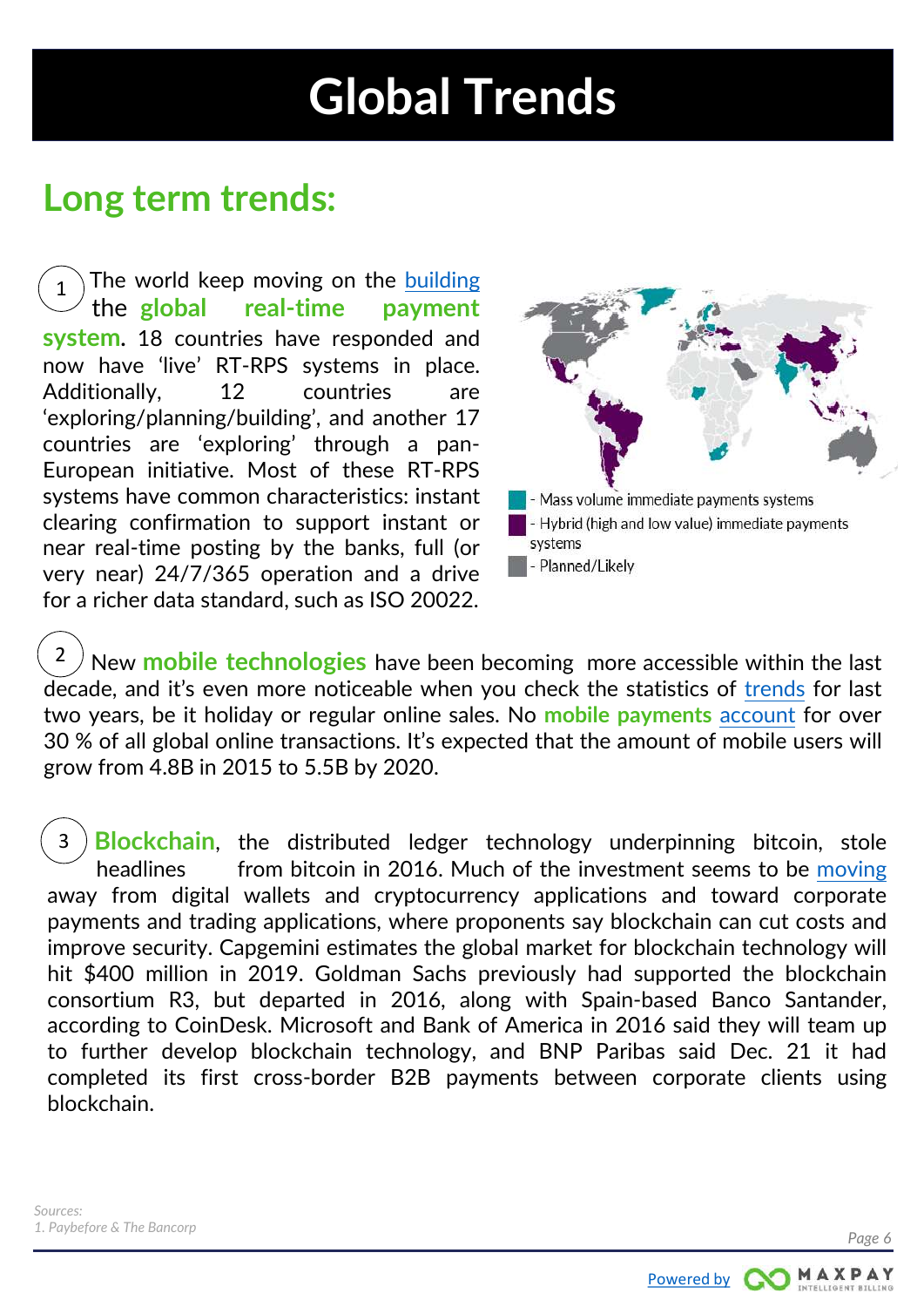## **Global Trends**

**Artificial intelligence** [burst](http://paybefore.com/wp-content/uploads/2017/01/payments_year_in_review_paybefore.pdf) on the scene in 2016. Although it's still in its early days, the largest banks (Bank of America, Santand-er UK and RBS) and networks, including Mastercard and American Express as well as startups like Varo Money, are launching chat bots or virtual assistants to help cardholders manage their money. Integrating chat bots into messaging platforms like Facebook Messenger and WeChat also is on the rise. Companies whose bots are available on Facebook have access to 1 billion users in 200 countries who use Messenger monthly, and developers and businesses have built more than 30,000 bots for the app, according to the social network. By 2020, it is estimated that the number of **Internet of Things** connected devices is [expected](https://blog.radware.com/security/2016/12/rise-internet-things-iot/) to grow exponentially to 50 billion. Numerous analysts and research firms, often in their 2017 prediction lists, say it's only a matter of time before cybercriminals turn serious focus to IoT, through which they can gain access to sensitive consumer and payment data. Forrester Research, for instance, anticipates a "large-scale IoT security breach" in 2017. And the Smart Card Alliance is calling for adding embedded security to IoT devices, similar to that which already is being used in mobile devices, payment chip cards and secure identity tokens. [4](http://paybefore.com/wp-content/uploads/2017/01/payments_year_in_review_paybefore.pdf)

By 2020, it is estimated that the number of Internet of Things connected devices is [expected](https://blog.radware.com/security/2016/12/rise-internet-things-iot/) to grow exponentially to 50 billion. Numerous analysts and research firms, often in their 2017 prediction lists, say it's only a matter of time before cybercriminals turn serious focus to IoT, through which they can gain access to sensitive consumer and payment data. Forrester Research, for instance, anticipates a "large-scale IoT security breach" in 2017. And the Smart Card Alliance is calling for adding embedded security to IoT devices, similar to that which already is being used in mobile devices, payment chip cards and secure identity tokens.

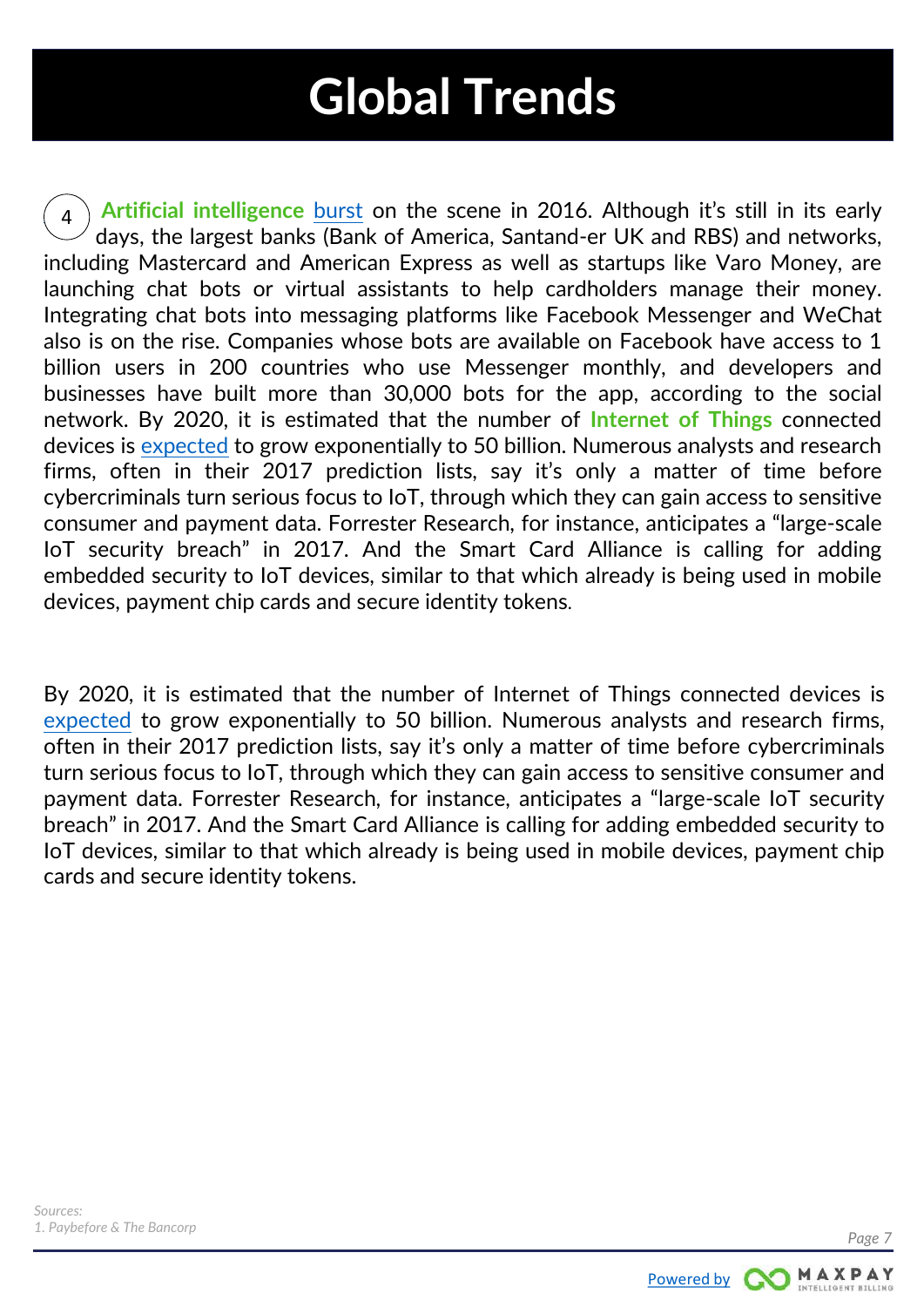# **Hot Topics**

<span id="page-7-0"></span>

**Brexit.** The U.K.'s biggest export is financial services. In terms of payment services, more than 75 percent of e-money and payment services firms operating in Europe are based in the U.K. For payments institutions and emoney issuers based in the U.K., their ability to passport their licenses into EU countries is in jeopardy. Brexit also is likely to cause issues for major processors and cross-border acquirers for whom London has been a key European and cross-border processing center.



**Visa Inc.'s acquisition of Visa Europe.** Experts suggest that bringing Visa Europe back into the Visa Inc. business enables Visa to better compete for global business. The move also could spur EU banks to form a Euro-centric payments network, similar to national networks in Russia and India, to compete with U.S.-based Visa and Mastercard.



**Wirecard strengthened its position in North America with Citi Prepaid deal.** In addition to expanding on the market, the move could spur significant adoption of virtual incentive cards in the numerous mobile wallets Wirecard supports.

**Żelle** 

**Chase Pay and Zelle get real.** Chase's long-promised mobile wallet entry finally makes its debut in early 2017. Chase's model holds some inherent advantages, including network effects across both consumers and merchants. Time will tell whether it's worth the hype. Ditto for Zelle, Early Warning System's financial-institution-led answer to Venmo's popular person-to-person app (Zelle has been actively courting credit union participation). Don't expect either solution to set the world on fire immediately. But their trajectories will be key indicators for a pair of persistent stubborn corners of payments innovation**.**

*Page 8*

[Powered by](https://start.maxpay.com/) **COMAXPAY**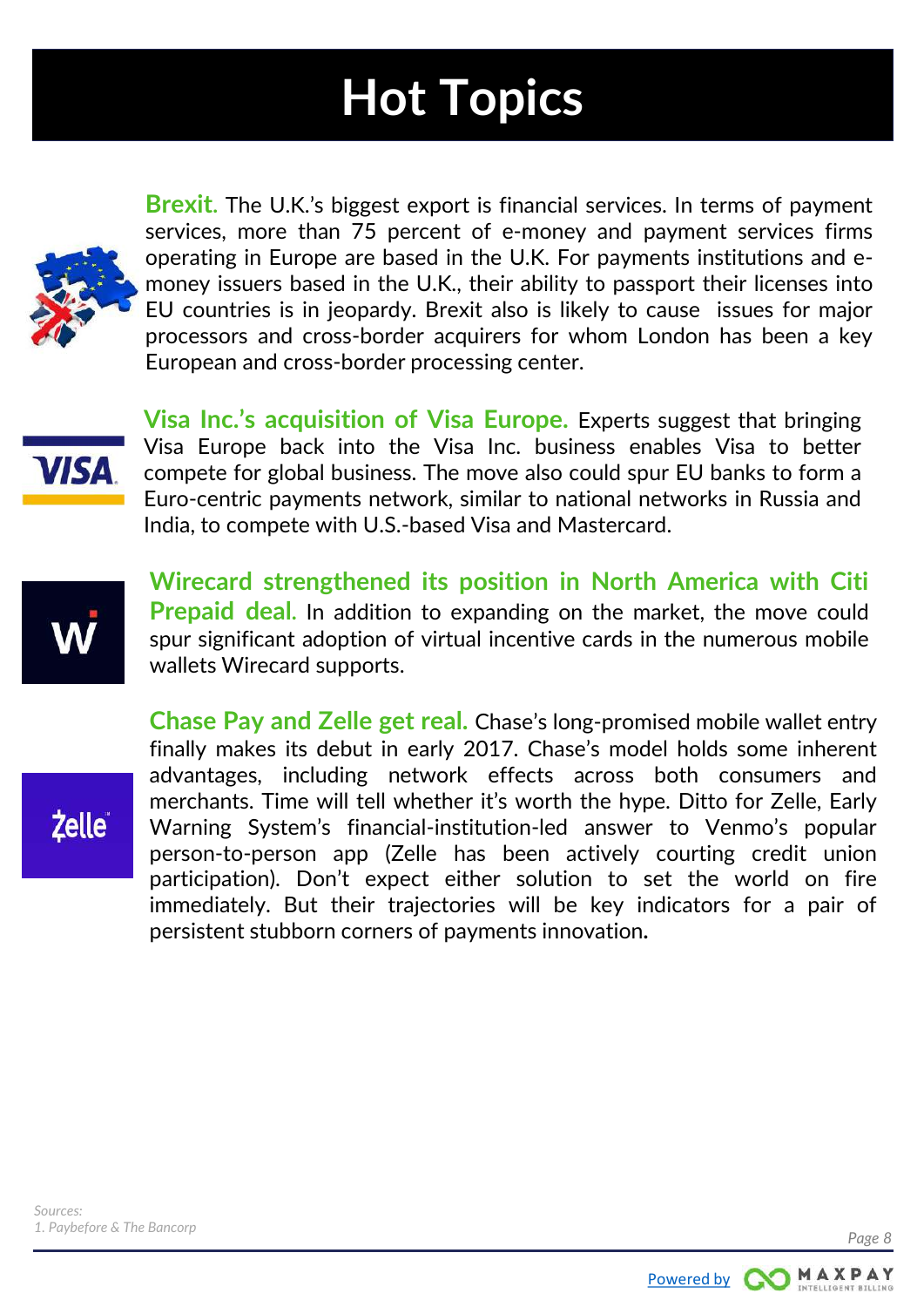## <span id="page-8-0"></span>**Global eCommerce Industry Overview**

2



1 The global ecommerce transaction value will grow from \$2 372 b in 2016y to \$3 518 b till 2020y.

Over 80% of ecommerce transactions comes from retail segment.







Alternative payment methods already represent biggest part of ecommerce transactions and will continue to growth.

[Powered by](https://start.maxpay.com/) **CO** 

MAXPAY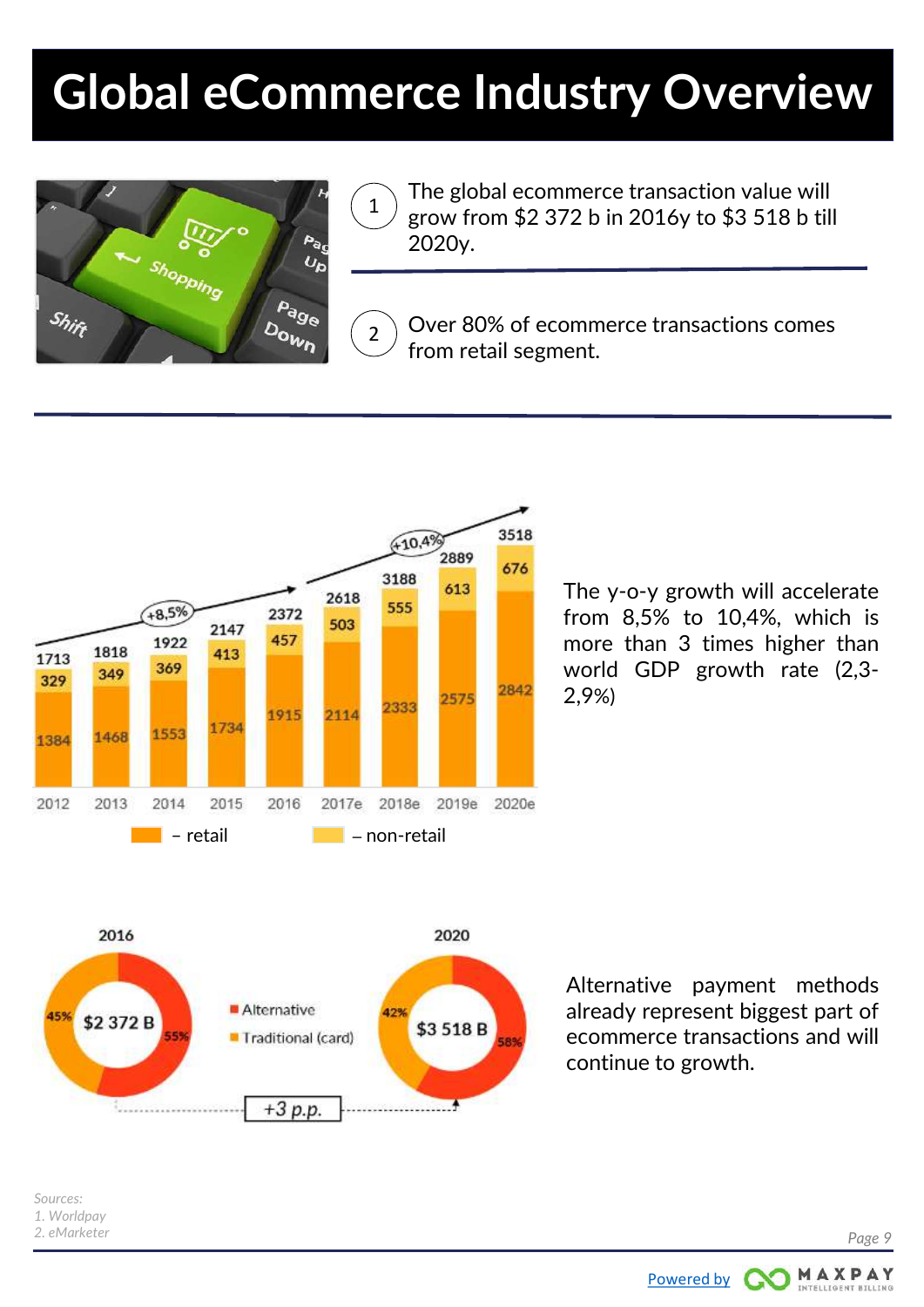# **Traditional Payment Methods**

### **Highlights:**

- $\Box$  Traditional payment methods\* volumes will lose 3,4 p.p. of e-commerce market share as alternative payments will developing 1,5 times faster.
- $\Box$  Despite this, card payments will still be a huge part of online transaction industry. The volumes will reach \$2 049 b in 2020y, up 37% from 2016y, which will represent almost 42% of the market.



#### 1 **Credit and debit cards**

- **Size 2016y:** \$578 b (54%) for credit and \$403 b (38%) for debit cards
- **Examples:** Visa, Mastercard, American Express

Credit card payments segment has the second highest volumes among all methods. Debit and credit card methods expected to hold the position of strong demanded payments in the future.

The launch of new debit and credit cards that utilize cryptography, like EuroPay, MasterCard and Visa, has resulted in [decreased](http://www.marketwatch.com/story/emv-chip-cards-have-helped-lower-fraud-but-people-still-hate-them-2016-06-10) fraudulent activity. These cards detect modified transactions and require a pin for added protection. For merchants that accept chip cards, counterfeit fraud fell 26% in January compared to last year. In some countries card payment methods [accounts](https://www.payments.ca/sites/default/files/cpmt_report_english_0.pdf) more than 90% of e-commerce transactions.

*\* - methods that are cards running on global scheme networks such as Visa, Mastercard or American Express*

*Sources: 1. Worldpay*



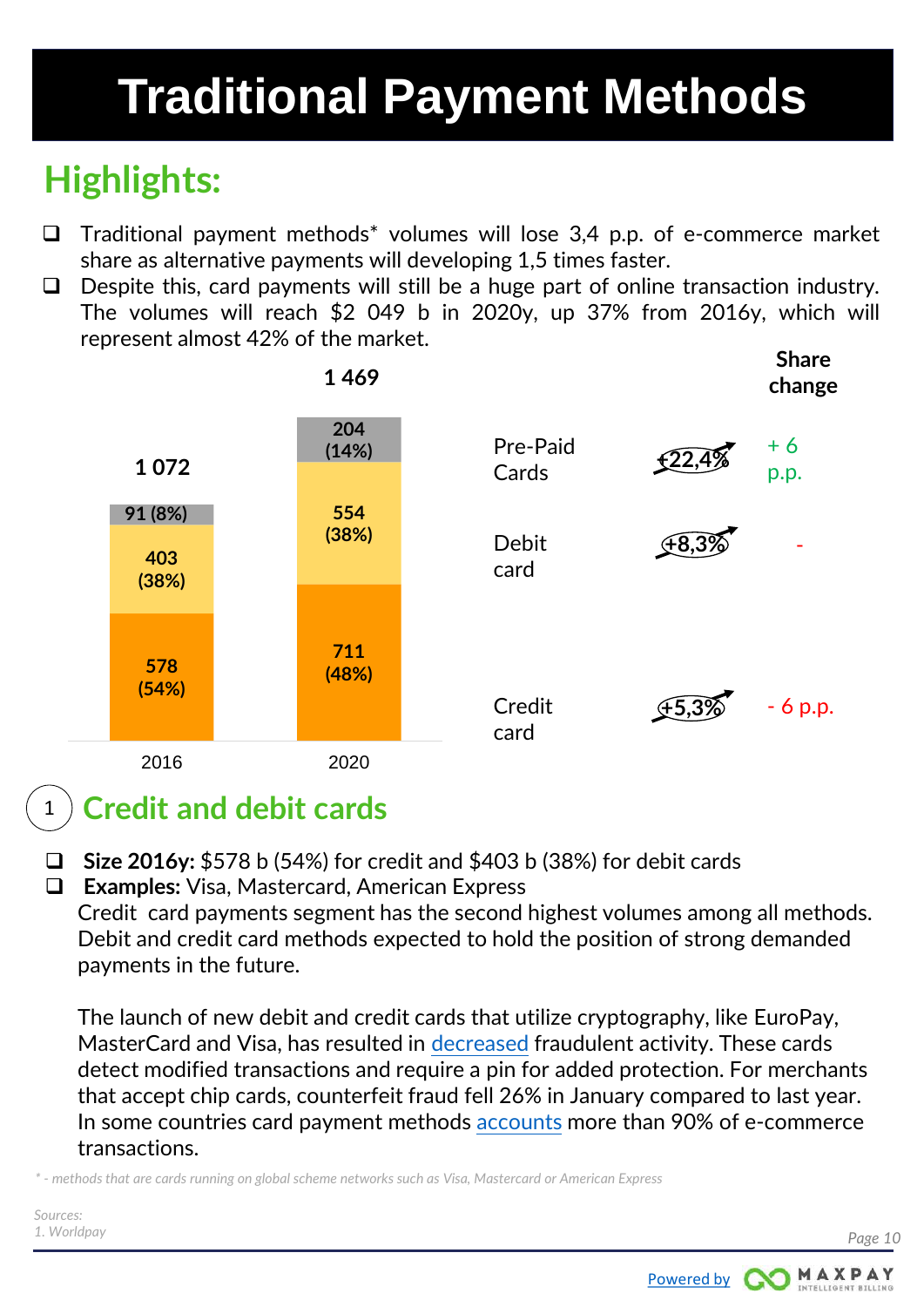# <span id="page-10-0"></span>**Traditional Payment Methods**

### 2 **Pre-Paid Cards**

- **Size 2016y:** \$91 b (8%)
- **Examples:** VirginMoney

Such cards often offered to the un/under-banked, younger people, or people with a poor Credit history. It is [forecasted](http://unjolisite.com/LIMONETIK/carto_finale.pdf) by payment institutions potential of EUR14 billion for the prepaid market.





0,0% 20,0% 40,0% 60,0% 80,0%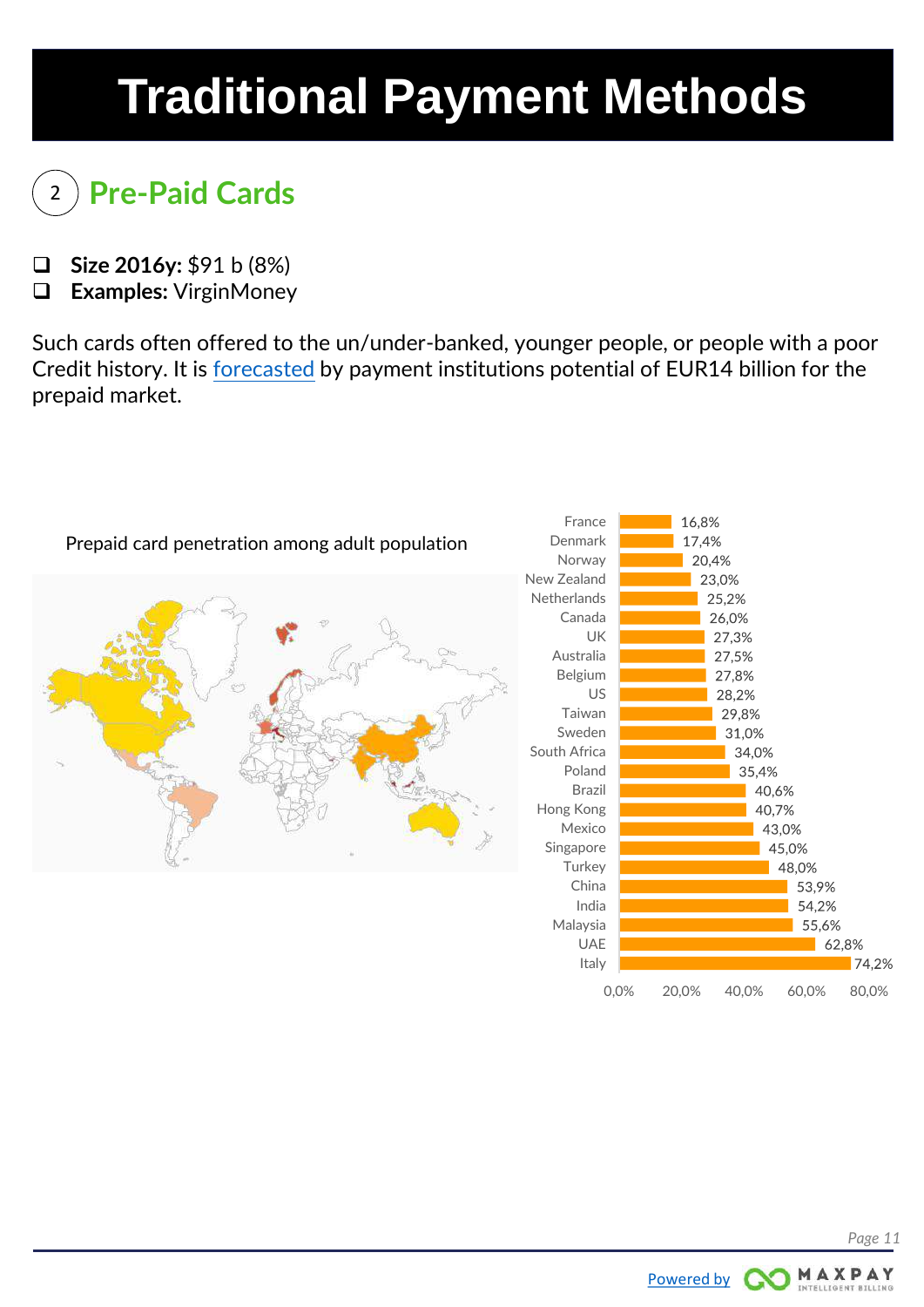### <span id="page-11-0"></span>**Highlights:**

- Alternative payment volumes will increase for more than 57% between 2016 and 2020 years, reaching \$2 049 b.
- $\Box$  The most active growing segments will be e-Invoices and PrePay payments, while Post Pay became less interesting for merchants.



[Powered by](https://start.maxpay.com/) **COMAXPAY**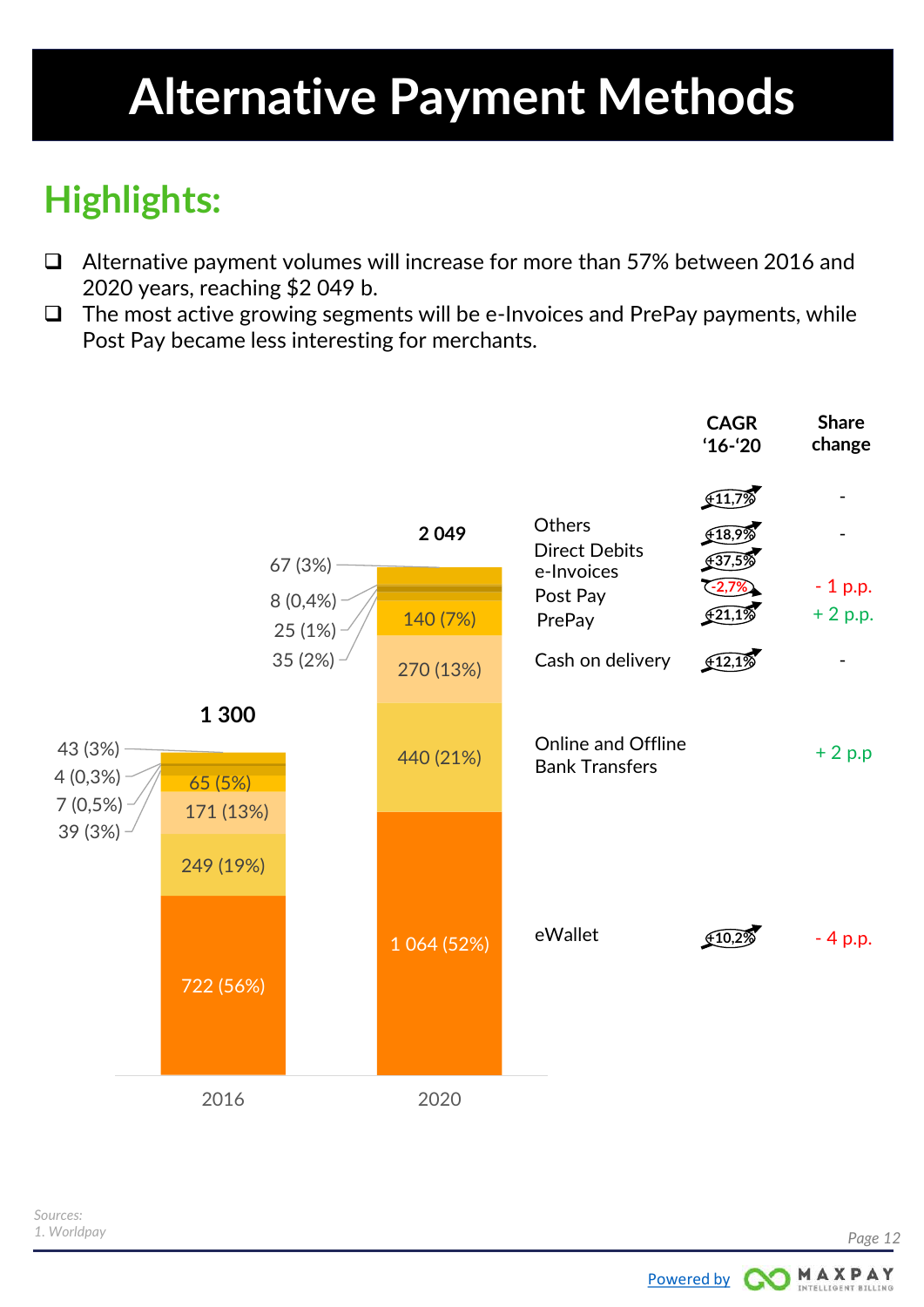### <sup>1</sup> **eWallet**

- **Size 2016y:** \$722 b (55,5%)
- **Examples:** Alipay, Tenpay, PayPal, Qiwi, Yandex.Money
- $\Box$  eWallet became the biggest and [fastest](http://blog.unibulmerchantservices.com/on-the-evolution-of-e-commerce-and-the-rise-of-e-wallets/) growing payment method in the world. They are especially popular for purchasing digital goods and video games because of its convenience, simplicity and security.
- **Mobile wallet** payment will show a significant [growth,](https://www.mobilepaymentstoday.com/news/mobile-wallet-spend-expected-to-rise-in-2017/) reaching \$1.35 trillion of transaction value in 2017y, up by 32% from previous year. More than half of them come from China and Far East. Apple Pay, Android Pay and Samsung Pay dominate the Mobile wallet market, reporting almost 4 times user base growth between 2016 and 2015.
- **Consumers** [believe](http://www.paymentscardsandmobile.com/publication-downloads/reports/dpr2016/PCM:AMEX_DPR2016_FINAL.pdf) that Mobile Operators (Vodafone, T-Mobile, Virgin ), Handset Providers (Apple, Samsung, HTC, LG) and Payments Network (AmEx, MasterCard, Visa) will be the main players to drive growth in digital wallet industry.



 **India** market is one of the most hot topic these days as the Government [drafts](http://www.livemint.com/Politics/rNNZO4tNtVOxSabexUOA7M/Government-drafts-digital-payments-rules-for-ewallets.html) ewallets payments regulation.

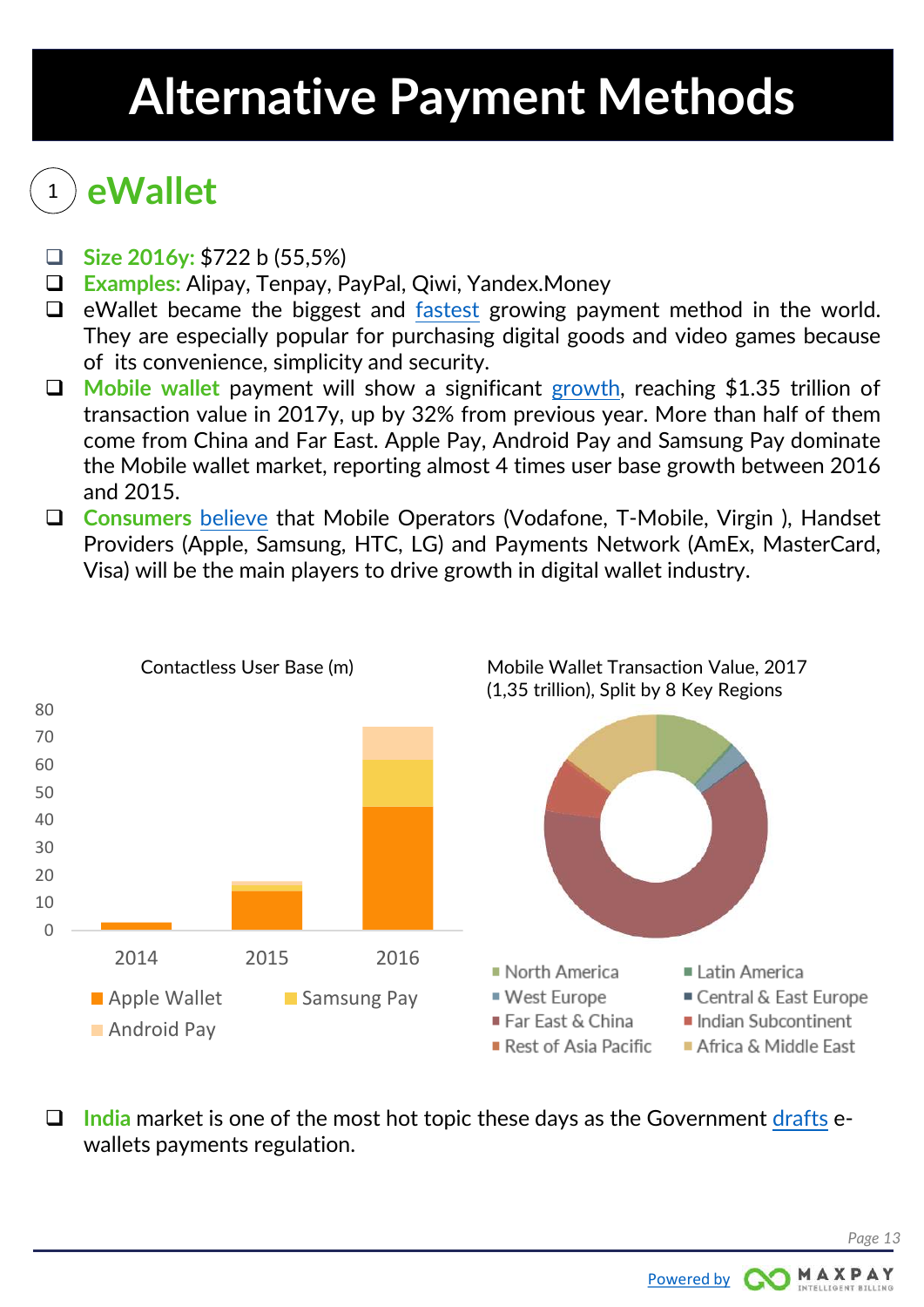#### **Real-Time and Offline Bank Transfers**  2

- **Size 2016y:** \$249 b (19,2%)
- **Examples:** iDeal, Sofort Banking, eNets, Przelewy24, Safetypay, Dineromail
- $\Box$  Such methods got popularity and widely expanding mostly through Europe and its [B2B](https://www.frbservices.org/files/communications/pdf/research/wire_transfer_research_final.pdf) transactions. Real-time and offline bank transfers are often used by online gamers, gamblers.
- □ Australia is an interesting market as lawmakers will [introduce](https://www.finder.com.au/australia-will-have-real-time-bank-transfers-by-2017) an open access payments platform in 2017, making real-time fund transfers a reality.

### **Cash on delivery** 3

- **Size 2016y:** \$171 b (13,2%)
- **Examples:** Flipkart, Amazon and Snapdeal, Aramex, Shopclues
- $\Box$  This type of payments have a [huge](https://www.paymentssource.com/opinion/want-to-offer-e-commerce-in-the-middle-east-embrace-cash-on-delivery) utilization in Middle East, [India](http://timesofindia.indiatimes.com/city/bhubaneswar/93-teenagers-in-bhubaneswar-do-online-shopping-survey/articleshow/57044553.cms), Far East and dominate other methods in those countries.

At the same time the [ban](https://yourstory.com/2016/11/currency-notes-cash-on-delivery-ecommerce/) on high value currency notes in India, low collection rates and high risks could inhibit the growth of COD business.

#### **The Cash on delivery in the Middle East**

The payment method is hugely popular in the region, and is considered a gateway to ecommerce adoption



### **PrePay** 4

- **Size 2016y: \$65 b (5%)**
- **Examples:** Paysafecard, NeoSurf, Cashu
- $\Box$  This payment type show a strong customer engagement as clients [extending](http://www.esports-pro.com/articles/business/esl-extends-paysafecard-deal-for-another-year) their partnership with prepay payments providers.

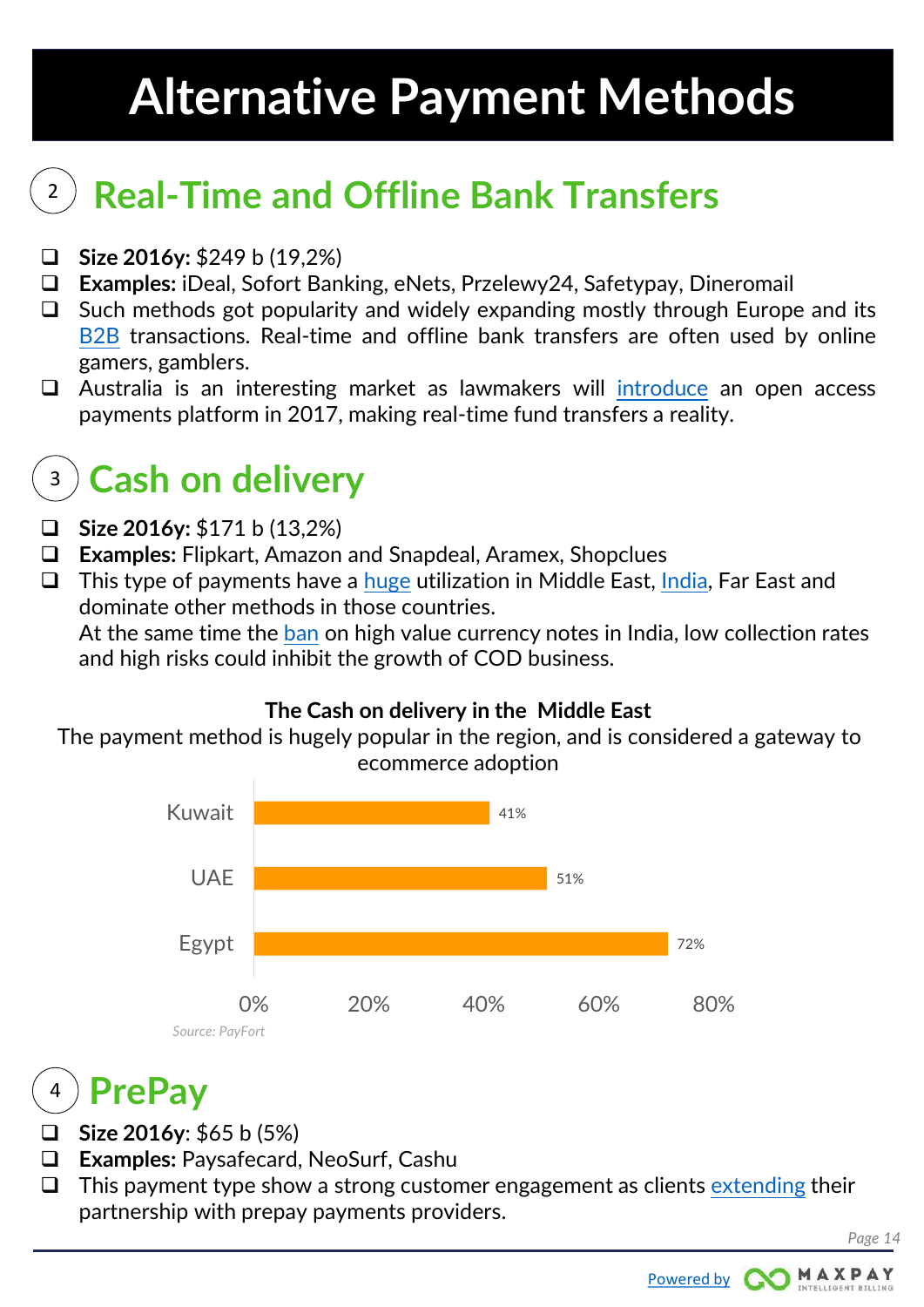### <sup>5</sup> **PostPay**

- **Size 2016y:** \$39 b (3%)
- Examples: Konbini, Boleto Bancario
- $\Box$  This payments are popular in [Brazil](https://techinbrazil.com/general-practices-for-accepting-boleto-bancario-payment-in-brazil), Latin America, Japan. Post Pay is the only one method that predicted to decrease transaction volumes in next years.

### <sup>6</sup> **E-invoices**

- **Size 2016y**: \$7 b (0,5%)
- **Examples:** Klarna, AfterPay
- $\Box$  e-Invoicing industry is developing with governments across the world are officially [headed](https://due.com/blog/trends-e-invoicing/) to towards e-invoicing. That's why this method will have the highest growth rate during the next few years.

The other important trends is that e-Invoice payments preparing to go mobile. Scandinavian countries and Latin America are the most [active](http://www.billentis.com/einvoicing_ebilling_market_overview_2016.pdf) markets in case of e-Invoicing.





*Page 15*

MAXPAY [Powered by](https://start.maxpay.com/)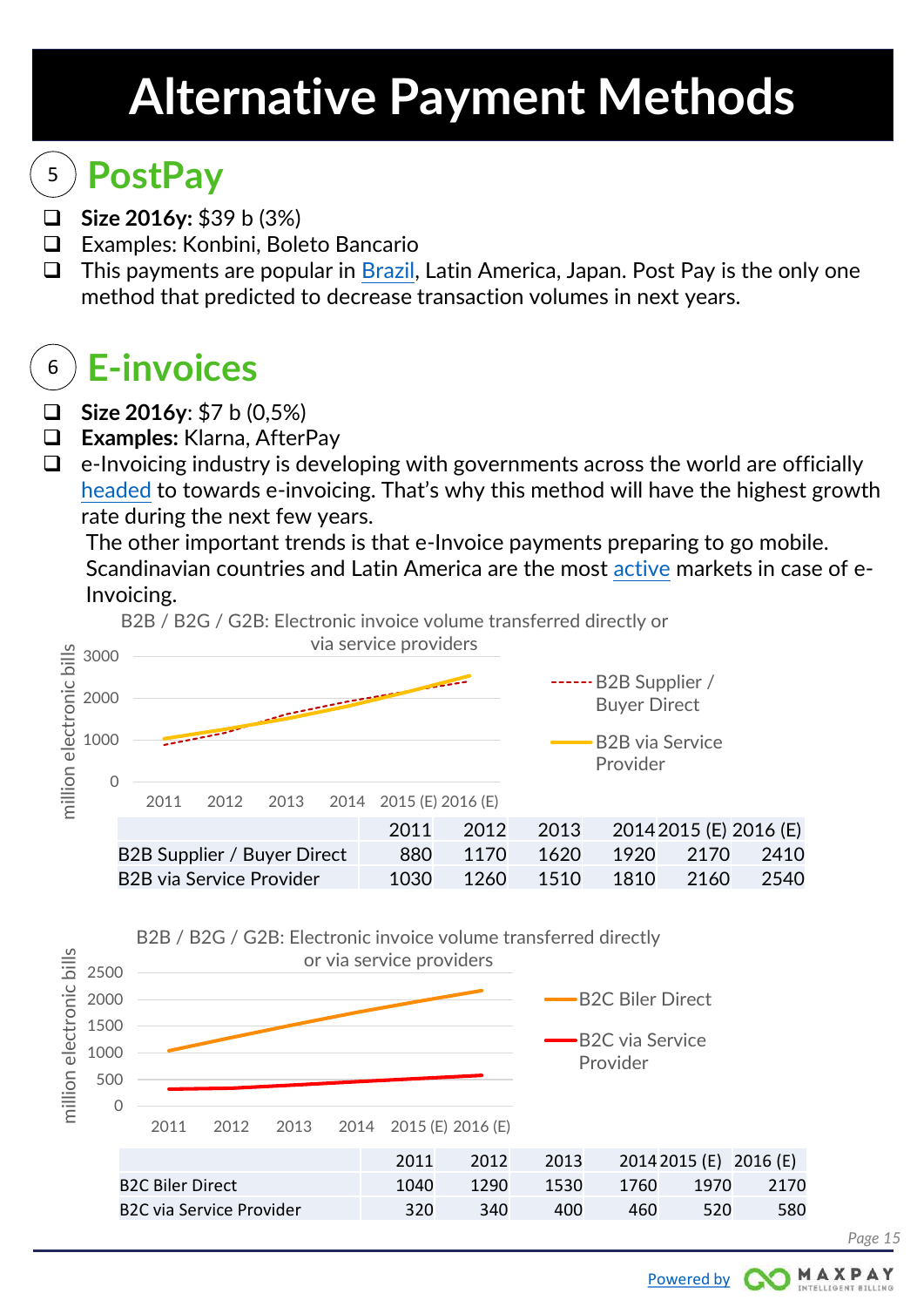### <sup>7</sup> **Direct debits**

- **Size 2016y:** \$4 b (0,3%)
- **Examples:** SEPA DD, ELV
- $\Box$  Direct Debit are one of the most trusted and easiest way of payments. In 2014-15 the segment has the [lowest](http://rapidataservices.com/wp-content/uploads/2016/07/Rapidata_Tracking_Report_FINAL-online.pdf) cancellation rates in its history. Europe and USA has the [highest](http://www.paymentsuk.org.uk/sites/default/files/World Class Payments - A report on how consumers around the world make payments.pdf) percentage of DD payers.



#### 8 **Others**

- **Size 2016y:** \$43 b (3,3%)
- **Examples:** Bitcoin, Zong, BOKU

Bitcoin's **digital currency** is [growing](http://www.businessinsider.com/satoshi-nakamoto-owns-one-million-bitcoin-700-price-2016-6) at incredible rates, with more than \$1.46 trillion in circulation as of June 1, 2016, more than 100,000 bitcoin transactions are [taking place](http://www.businessmirror.com.ph/2017-trends-the-synthesis-of-mobile-and-digital-tech/) every day. The number of merchants, which accept this crypto currency is [growing](http://asia.nikkei.com/Business/Trends/Bitcoin-seen-spreading-to-20-000-Japanese-merchants) worldwide.

Presently online purchases of digital content (games, music, video, e-books, ringtones) are the primary [use case f](https://www.febelfin.be/sites/default/files/InDepth/ecommerce_payment_methods_report_2016_aeu_global_payments_insights.pdf)or **direct carrier billing**. Juniper Research believes that the value of digital content billed via direct carrier billing will rise from just under EUR 790 in 2015 to more than 5,2 billion in 2017, representing an average annual growth over the forecast period of 39%.

The **other alternative payments** are also [increasing](https://www.mobilepaymentstoday.com/news/boku-extends-direct-carrier-billing-for-windows-store-to-the-uk-italy/) their presence in e-commerce market.

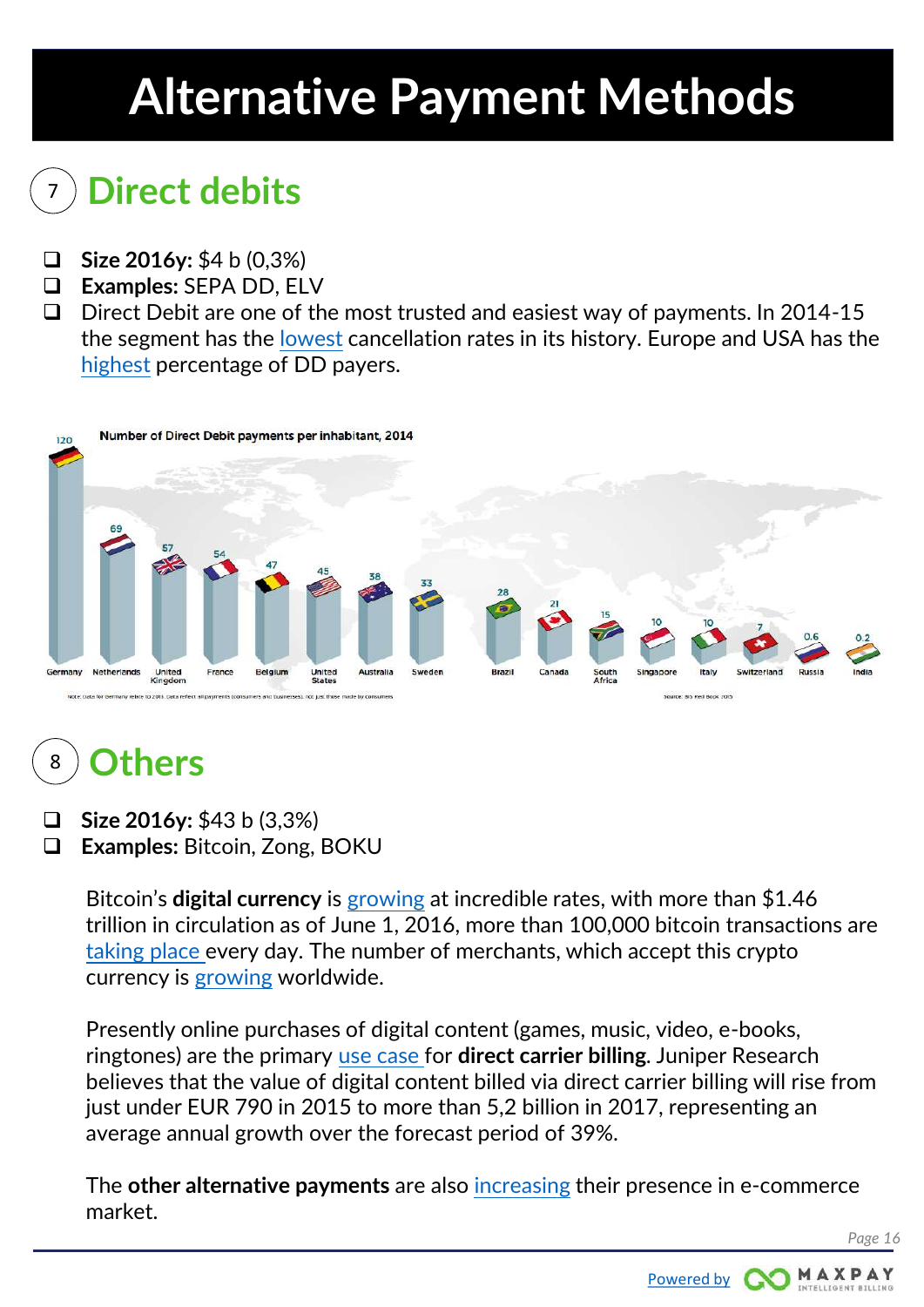# <span id="page-16-0"></span>**Geographical Structure Of Payments**

*Three main regions accounts more than 90% of the market*

*Asia and Africa will have the highest growth rates 2016-18*



#### *Till 2018y Asia will remain the biggest market, Africa – the smallest*



Regions with CAGR rate higher than global market index

*Sources: 1. Worldpay 2. eMarketer*

MAXPAY

[Powered by](https://start.maxpay.com/)

ററ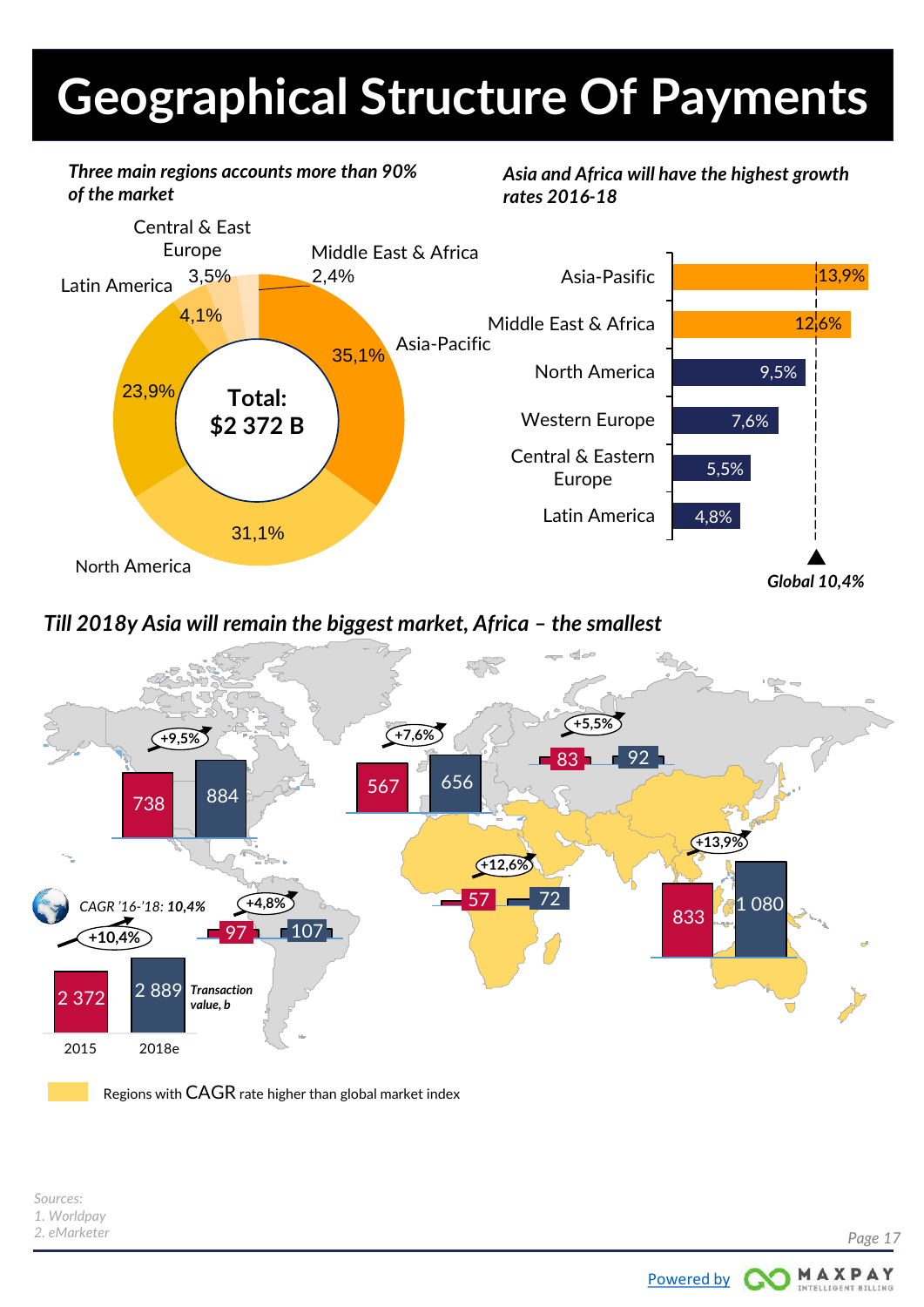## **USA**

### <span id="page-17-0"></span>**Highlights:**

- Although PayPal was used by 43% of online shoppers in 2014, its position is threatened by new market entrants such as Apple Pay and Google Wallet. Consider oіering a range of eWallet options on your website.
- $\Box$  Credit Cards will become less dominant in the world's single largest eCommerce market.



#### **Popular alternative payment method: PayPal, ACH, BANK TRANSFER**

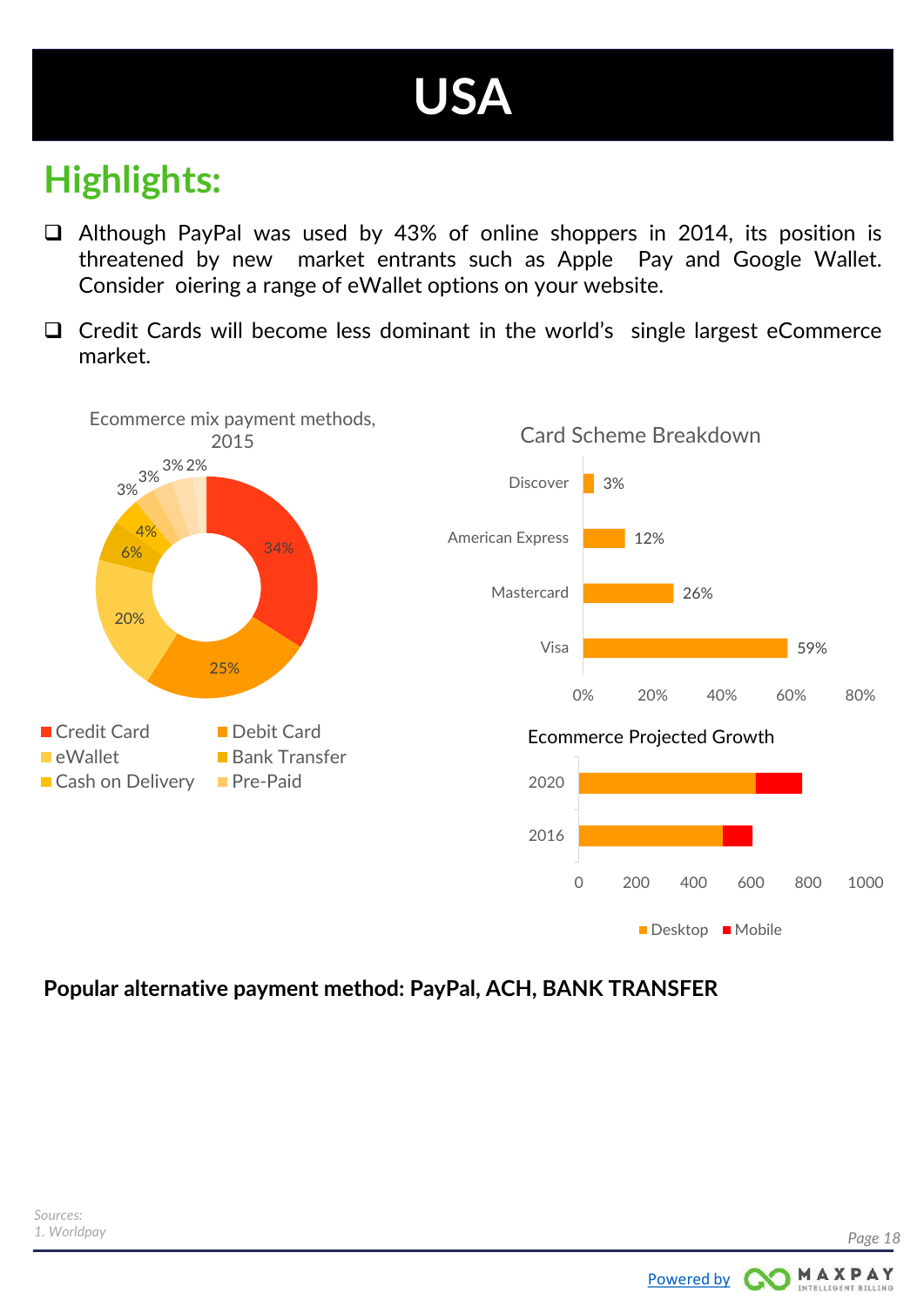# **UK**

### <span id="page-18-0"></span>**Highlights:**

- $\Box$  With mCommerce set to almost double over the next few years, it's vital to offer a great mobile shopping experience. Online businesses should consider accepting a range of eWallet options alongside credit and debit cards to appeal to most UK consumers.
- $\Box$  As an early adopter of eCommerce, the UK's eTail market has matured, and growth is steady rather than dramatic. However, smartphone penetration is high and the mCommerce sector is likely to almost double over the next few years. In terms of payment, cards are the most popular method, with 57% of the market, while eWallets follow behind at 22%. However, the share of cards is expected to decline over the next few years.



#### **Popular alternative payment method: PayPal, Cash on delivery, bank transfer**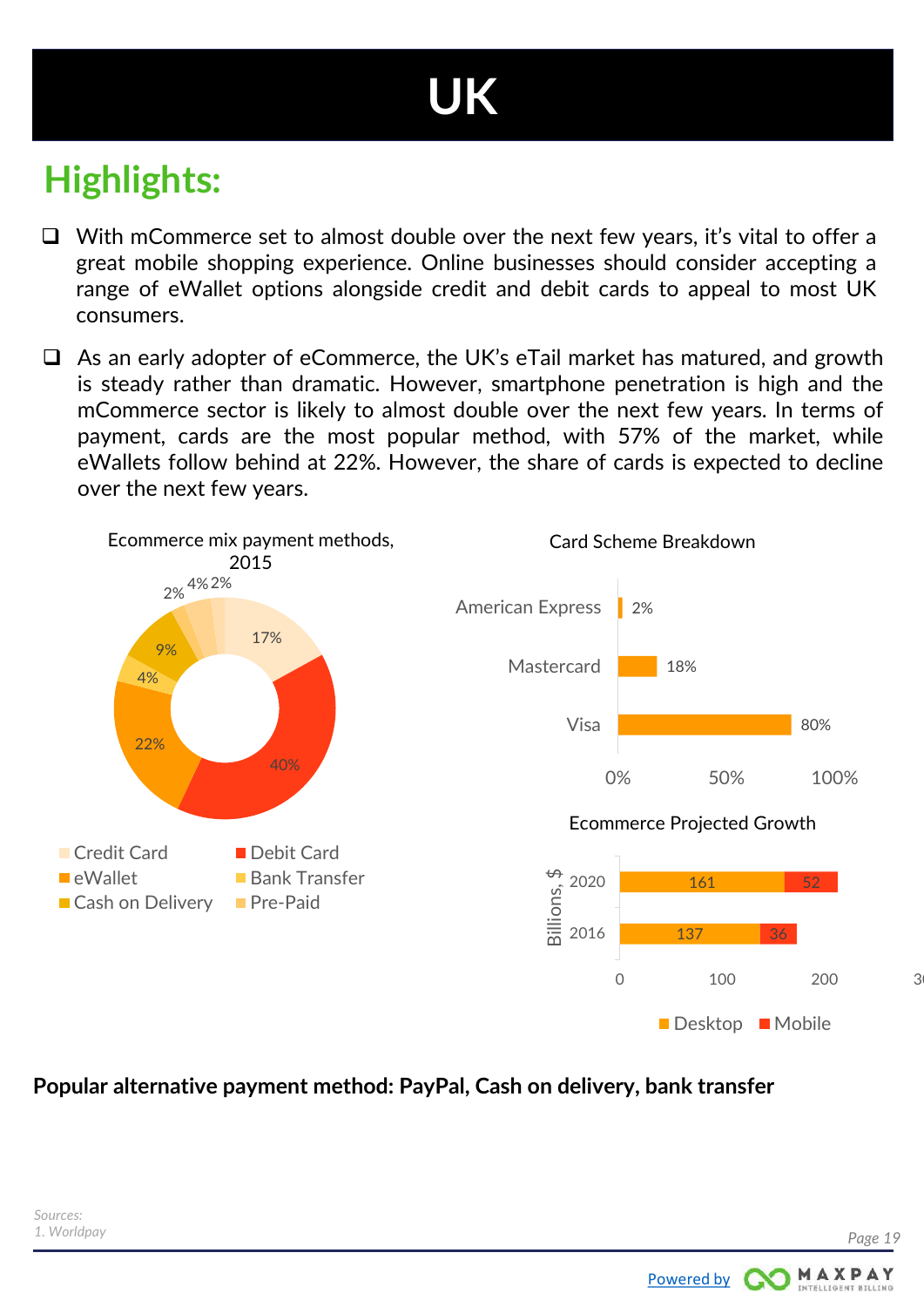## **Germany**

### <span id="page-19-0"></span>**Highlights:**

- $\Box$  With over 50% of German consumers expressing a desire for stricter laws with regard to privacy and security, shoppers want to see payment authentication and digital certificate logos to make them feel more secure.
- $\Box$  Bank Transfers are set to continue to dominate the German payments landscape, while the popularity of cards is expected to decline further.



#### **Popular alternative payment method: Sofort banking, Sepa DD, Giropay**

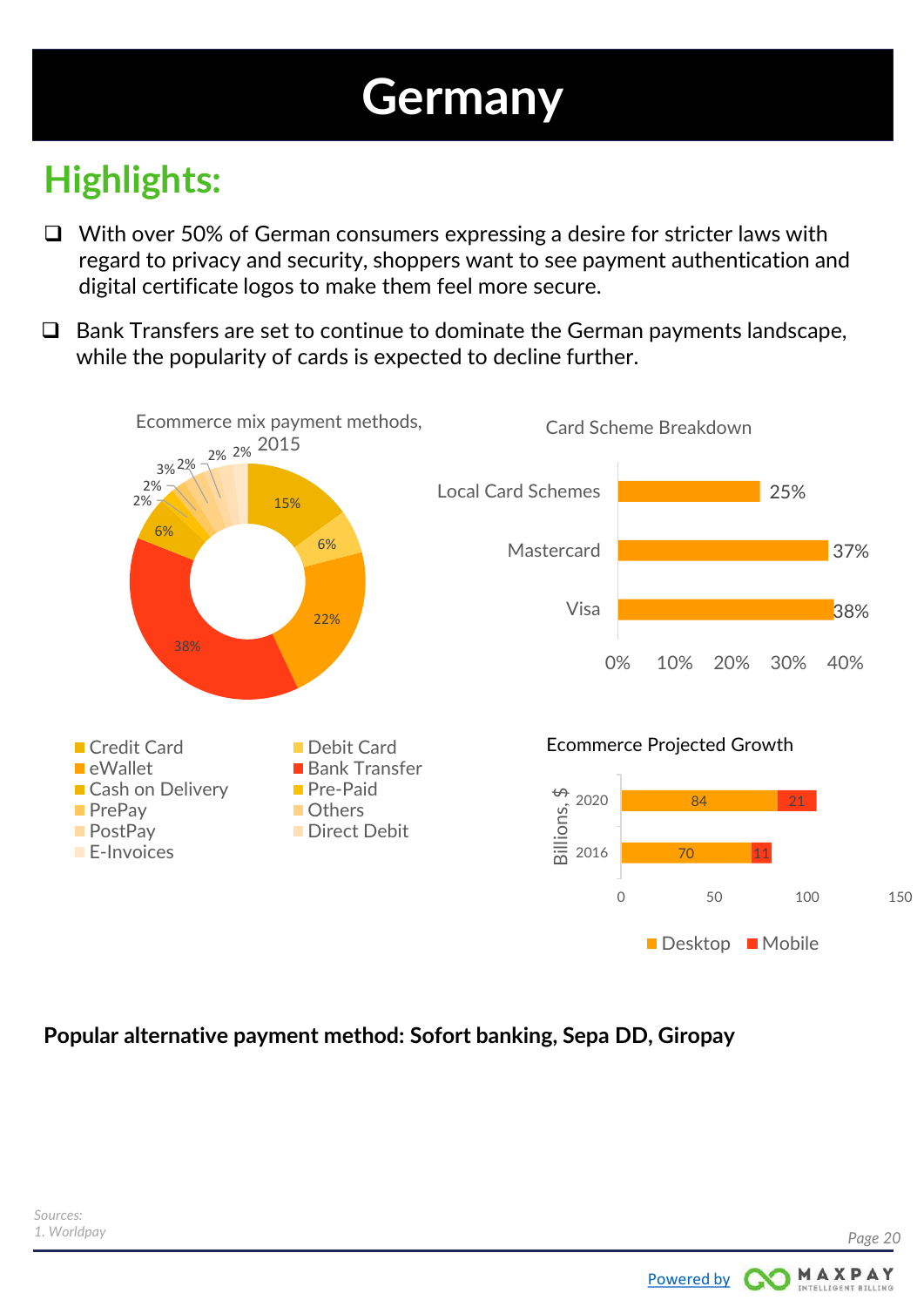## **France**

### <span id="page-20-0"></span>**Highlights:**

- $\Box$  France already has three times as many users of Paylib than PayPal, and the trend is set to continue in the future, so merchants should offer both eWallets types to attract French consumers.
- $\Box$  Although France is innovating in the payments arena, cards remain the dominant online payment method.
- $\Box$  One of Europe's largest markets France, has high levels of eCommerce, leaving less opportunity for rapid growth compared with some other countries. However, although growth is modest, it remains significant, particularly in the mobile channel. While a range of payment methods are used, the most popular is Debit Cards, followed by eWallets. Card Bancaires maintains a relatively high share of transaction volumes. The new bank-owned national eWallet (Paylib), has become very popular in the market.



#### **Popular alternative payment method: PayPal, Paylib, bank transfer**

MAXPAY

[Powered by](https://start.maxpay.com/) **CO**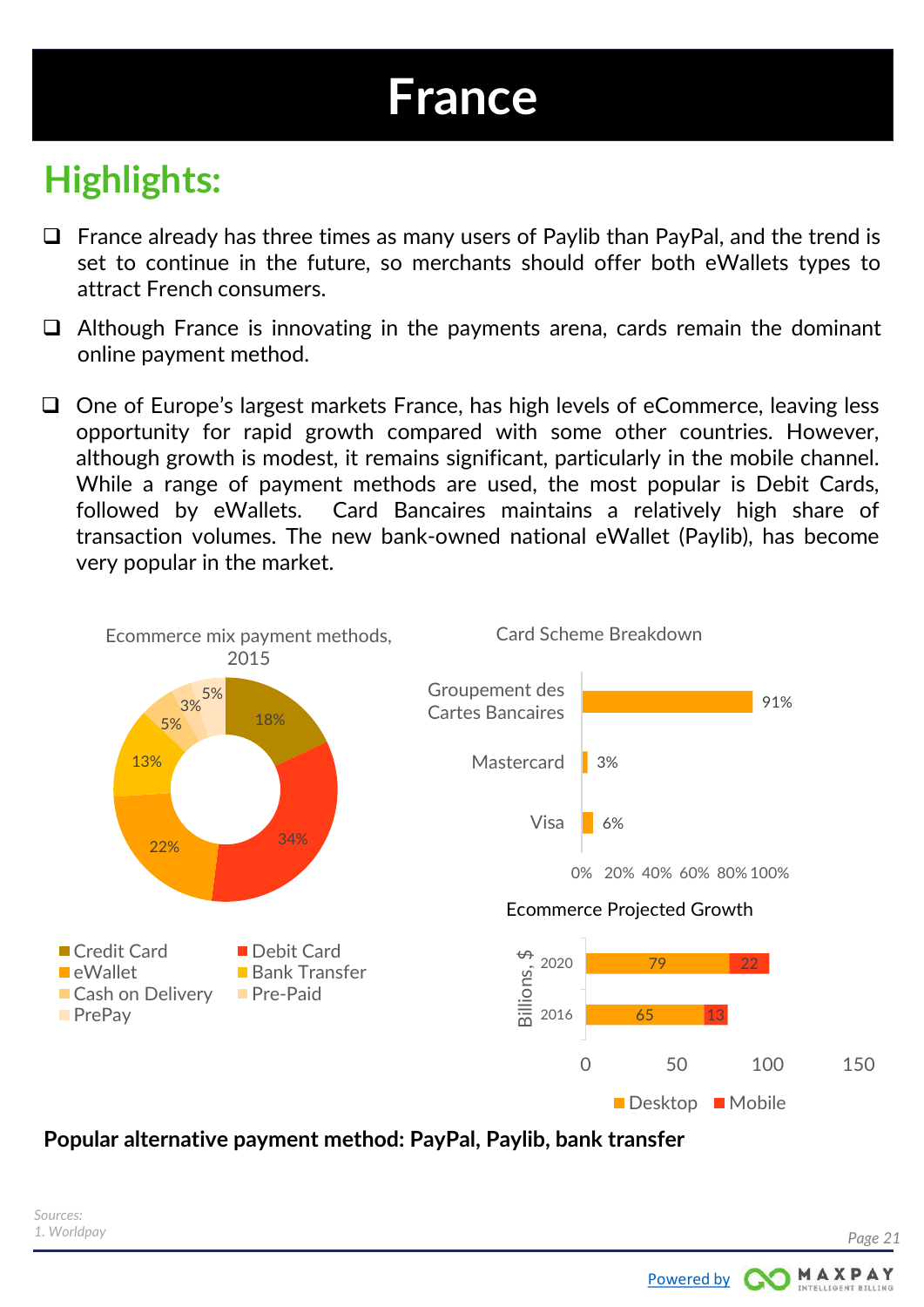# <span id="page-21-0"></span>**Payments In Different Segments**

### <sup>1</sup> **Online Games**

 $\Box$  Superdata research [showed](https://www.superdataresearch.com/market-data/payment-preferences-of-gamers-worldwide/) that:

- **eWallets** hold the greatest market share in every region (25-40%) except Latin America (17%), Paypal is the dominant brand in North America (40%) and Western Europe (25%).
- **Credit and Debit cards** come in as the second most popular payment method in every region (22-33%) but Eastern Europe (17%).
- **Mobile payments** market share is up 11% year-over-year, while **Prepaid cards** fall by 12%. Increased smartphone adoption and the emergence of convenient payment methods mean more unbanked players are opting for Mobile carrier billing instead of paying cash for physical game cards
- **Direct Debit and Real-Time Bank Transfers** saw an 8% decline in market share from 2014 as a result of the security and convenience eWallets offer in their stead.
- **Bitcoin** is steadily gaining market share in most regions. Large gaming marketplaces like Zynga, Microsoft and G2A are also facilitating Bitcoin payments

| Global payment methods for digital gaming transactions, 2015 |                             |                                                           |                     |         |                                      |                      |       |          |              |  |
|--------------------------------------------------------------|-----------------------------|-----------------------------------------------------------|---------------------|---------|--------------------------------------|----------------------|-------|----------|--------------|--|
|                                                              | <b>Credit/Debit</b><br>card | Direct Debit/<br><b>Real-time Bank</b><br><b>Transfer</b> | <b>Prepaid card</b> | eWallet | <b>Mobile carrier</b><br>billing/SMS | <b>Bank Transfer</b> | Phone | Internet | <b>Other</b> |  |
| <b>North America</b>                                         | 32.7%                       | 0.5%                                                      | 15.7%               | 39.8%   | 5.6%                                 | 2.0%                 | 0.3%  | 0.0%     | 3.4%         |  |
| Latin America                                                | 21.3%                       | 0.7%                                                      | 13.4%               | 17.0%   | 21.0%                                | 23.7%                | 0.2%  | 0.0%     | 2.8%         |  |
| <b>Eastern Europe</b>                                        | 17.4%                       | 2.8%                                                      | 6.9%                | 34.9%   | 20.9%                                | 12.7%                | 0.2%  | 0.0%     | 4.1%         |  |
| <b>Western Europe</b>                                        | 23.5%                       | 13.7%                                                     | 14.1%               | 24.5%   | 14.6%                                | 3.3%                 | 3.0%  | 1.7%     | 1.6%         |  |
| <b>Middle East/Africa</b>                                    | 23.6%                       | 5.2%                                                      | 11.8%               | 29.8%   | 13.5%                                | 9.9%                 | 0.0%  | 0.0%     | 6.1%         |  |
| <b>APAC</b>                                                  | 22.5%                       | 5.5%                                                      | 11.3%               | 32.2%   | 17.1%                                | 9.4%                 | 0.0%  | 0.0%     | 1.9%         |  |
| <b>Giobal total</b>                                          | 24.7%                       | 5.4%                                                      | 12.7%               | 31.6%   | 14.4%                                | 7.8%                 | 0.6%  | 0.3%     | 2.4%         |  |

 $\Box$  Another important point is that gamers [prefer](http://venturebeat.com/2013/02/15/4-payments-trends-that-will-shape-the-future-of-game-development/) to use those payment methods which allow them to pay without entering credit card or any other id information.

[Powered by](https://start.maxpay.com/) **COMAXPAY**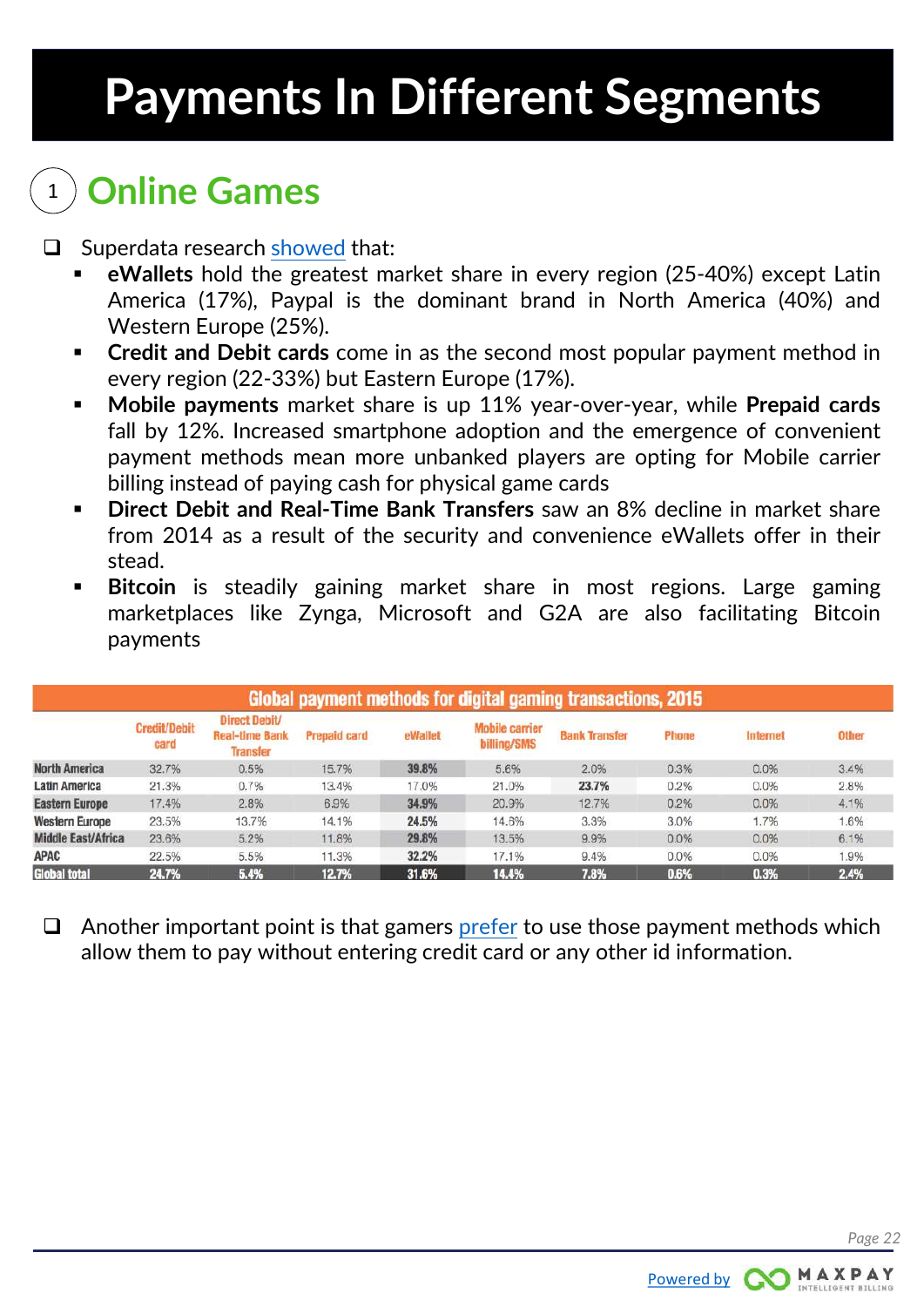# <span id="page-22-0"></span>**Payments In Different Segments**

### <sup>2</sup> **Media, Digital Content**

- $\Box$  Industry residents [indicate](http://www.cio.com/article/3152686/retail/5-digital-retail-trends-that-will-be-big-in-2017.html) on that social media already turning into full-fledged marketplaces. Social networks now have p2p payments, social apps, products tags etc. Recently Facebook messenger has [allowed](http://www.digitaltrends.com/mobile/facebook-messenger-overseas-transfers/) users to pay internationally.
- $\Box$  Digital content in USA and UK [usually](https://alternativepayments.worldpay.com/digital-payment-trends/) being bought by one-off payments instead of subscriptions. In case of buying digital music Americans preferred one-off payments in 78% of cases, Brits – in 82%. E-books and movie content also more often being purchased by one-off payments. The same time magazines distributed by subscription often enough.



### <sup>3</sup> **Travel & Entertainment**

- $\Box$  Travel industry [going](https://www.trekksoft.com/en/blog/travel-tourism-stats-2016) mobile, digital and expand through emerging markets:
- $\Box$  Online bookings have a huge growth opportunity as 83% of tour and activity companies still work with traditional methods for their daily management, which limits digital customers to order the products via online channel
- $\Box$  Tour and activity providers tend to get 30-40% more bookings after implementing an online booking system
- Millennials are 'fluent and comfortable with booking plans online, as well as on mobile and tablet devices'
- $\Box$  65% of tourist book hotels reservations for the same day on a mobile device
- $\Box$  Every year travelers expect to spend [more.](https://www.tripadvisor.com/TripAdvisorInsights/n2670/6-key-travel-trends-2016)

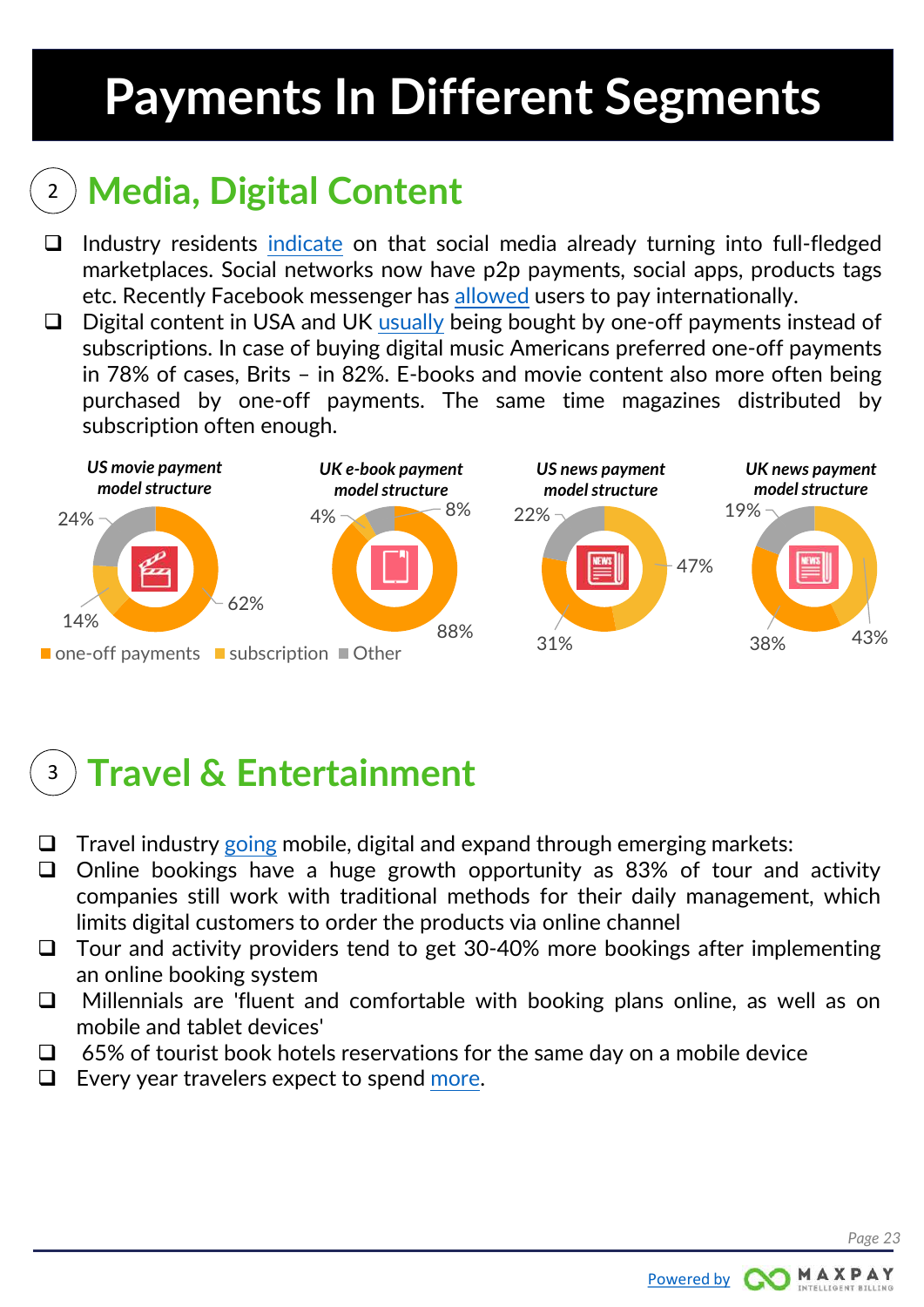## <span id="page-23-0"></span>**Payments In Different Segments**

### <sup>4</sup> **Physical goods (Food, Fashion and Jewelry)**

 $\Box$  Toasttab [predicts](https://pos.toasttab.com/blog/2017-restaurant-tech-trends) that mobile payments will be one of the most important changes in **Food&Restaurant** business to take place in 2017. The same time industry is continuing to go [online](https://pos.toasttab.com/blog/online-food-ordering-system) and mobile as its demanded, more convenient and increases the merchant's profit. As an example, Domino's Pizza [has](https://www.securetrading.com/blog/key-trends-online-payment-processing/) 77.7% of UK deliveries through their ecommerce site, and 48.6% of online sales made through the Domino's Pizza mobile app.



 Over 60% of **Fashion** executives [sees](https://www.businessoffashion.com/site/uploads/2016/11/The_State_of_Fashion_2017.pdf) digitalization and e-commerce as the top industry opportunity.



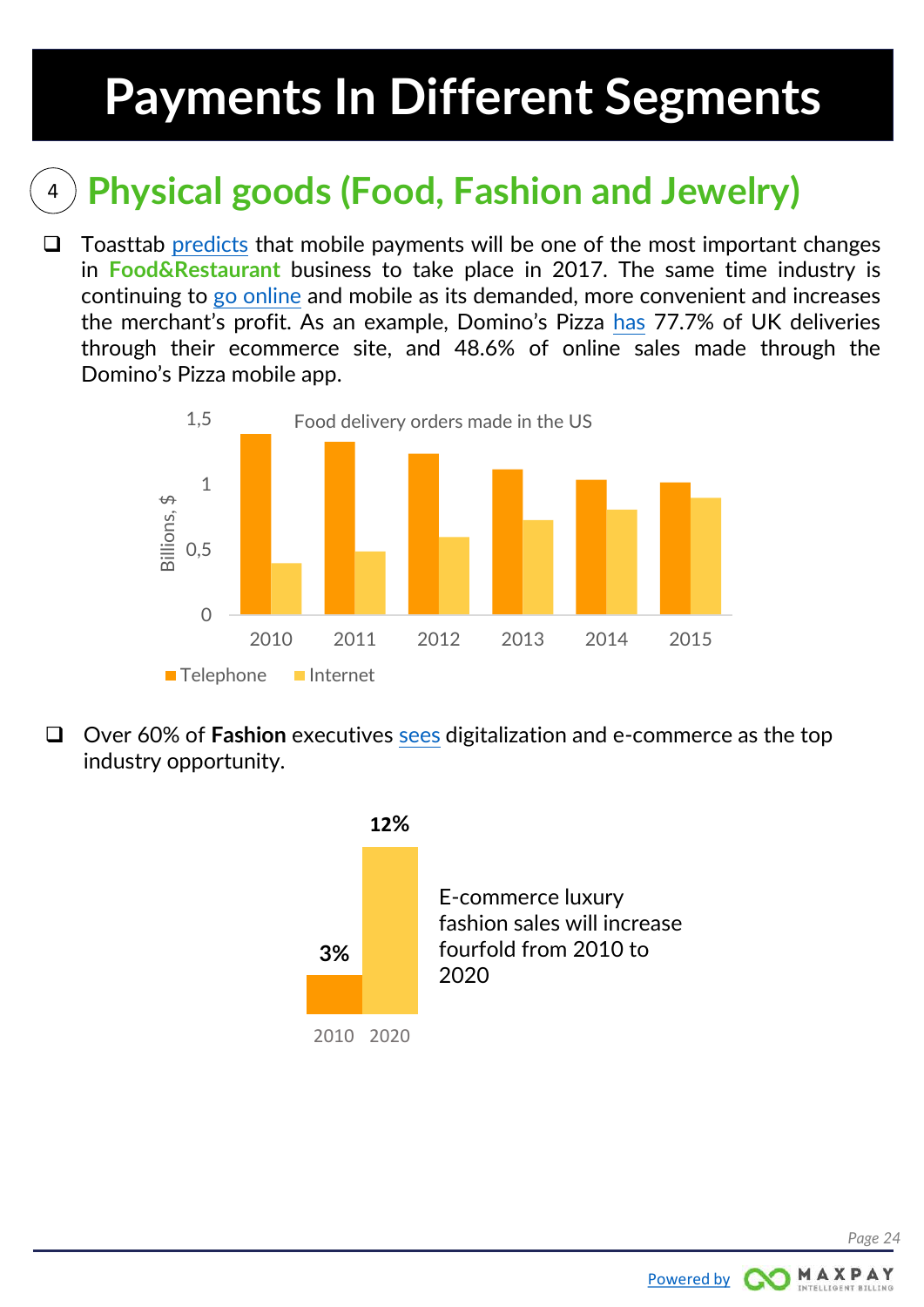<span id="page-24-0"></span> $\Box$  The volumes of holidays online spending [increase](http://www.criteo.com/resources/criteo-ecommerce-industry-outlook-2016/) every year, especially in China.



 $\Box$  Accenture [allocates](https://www.accenture.com/t20161013T024052__w__/us-en/_acnmedia/PDF-34/Accenture-2016-North-America-Consumer-Digital-Payments-Survey.pdf) four typical North America spenders, and the smallest group is the most attractive for merchants.



MAXPAY

[Powered by](https://start.maxpay.com/) **CO**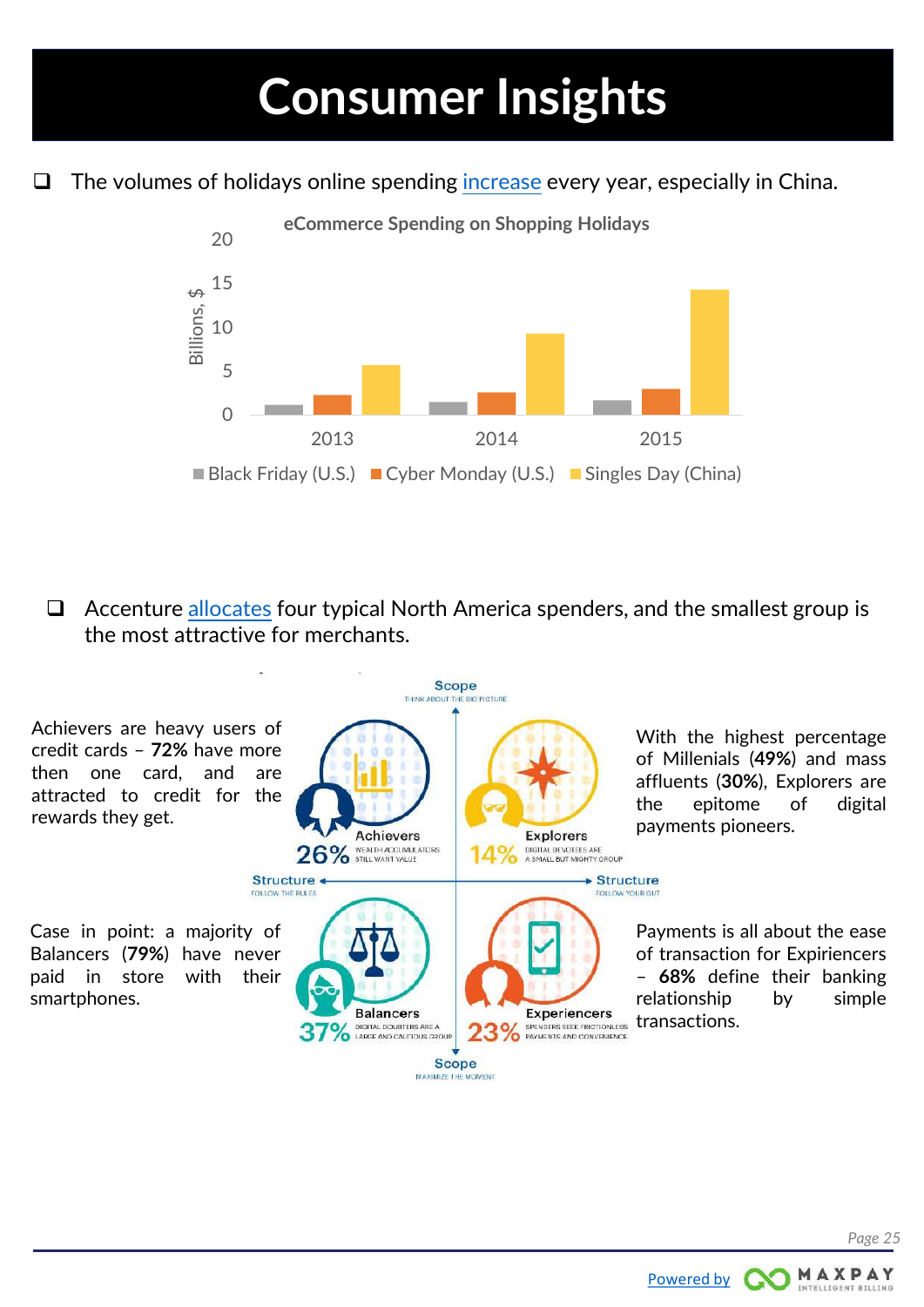#### <span id="page-25-0"></span>**[How](http://www.wikihow.com/Integrate-a-Payment-Gateway-Into-a-Website) to Integrate a Payment Gateway Into a Website**

#### **Part 1. Choosing a Payment Gateway**

*1. Understand what the gateway does.* The payment gateway processes the customer's credit card information by sending the data to the gateway's web server.

*2. Check with your web host.* Your web host or online shop software provider may provide payment gateway services. Check your website's control panel or your online shop's admin page to see if there are payment gateway options.

*3. Browse your options.* Before start looking for a gateway, check which gateways your shopping cart software supports. Your shopping cart software's support site should have a list of compatible payment gateways. Some of the more widely supported gateways include: PayPal, Payza, Perfect Money, Egopay, SecurePay, Authorize.net, Verify, Braintree, SecurePay.

*4. Pay attention to fees and conditions.* The payment gateway will typically charge you a onetime setup fee, a monthly fee, and then charge a small fee for each transaction processed.

*5. Pick between an external or a direct gateway.* External gateways ("redirect") send your customers to another website to process the payment. Direct gateways ("transparent") do the processing within your store, keeping the customer on your site. A direct gateway look more professional.

*6. Sign up for a merchant account.* You will need to sign up for a merchant account, which you then link to your payment gateway. This will allow you to receive payments from the customer. Merchant accounts will typically charge you per transaction as well.

*7. Sign up for your chosen payment gateway.* Once you sign up for your gateway, you will be provided the necessary information that you will need to provide to your online store software. This could be a login name and password, or it could be an ID and an authorization file.

#### **Part 2. Integrating the Payment Gateway into a Web Shop**

*1. Set up your web shop.* Most online retailers will use third-party software to create a web shop for their customers. This software handles the creation of the ordering page as well as all the code for transferring payment information to the gateway. It is one of the most difficult tasks so it's usually left to professionals.

*2. Add payment methods.* The process for this will vary from service to service, but generally you will need to enter your payment gateway information for each method of payment you intend to accept (Visa, Mastercard, etc.). Your payment gateway determines which cards are accepted.

*3. Test the gateway. Y*ou will typically be provided Test or Sandbox accounts by your payment gateway service. These allow you to perform fake transactions to ensure that the payment process is working correctly. Be sure to test before making your store live. This will vary again from service to service. Check your payment gateway's support site for details on testing your gateway's integration.

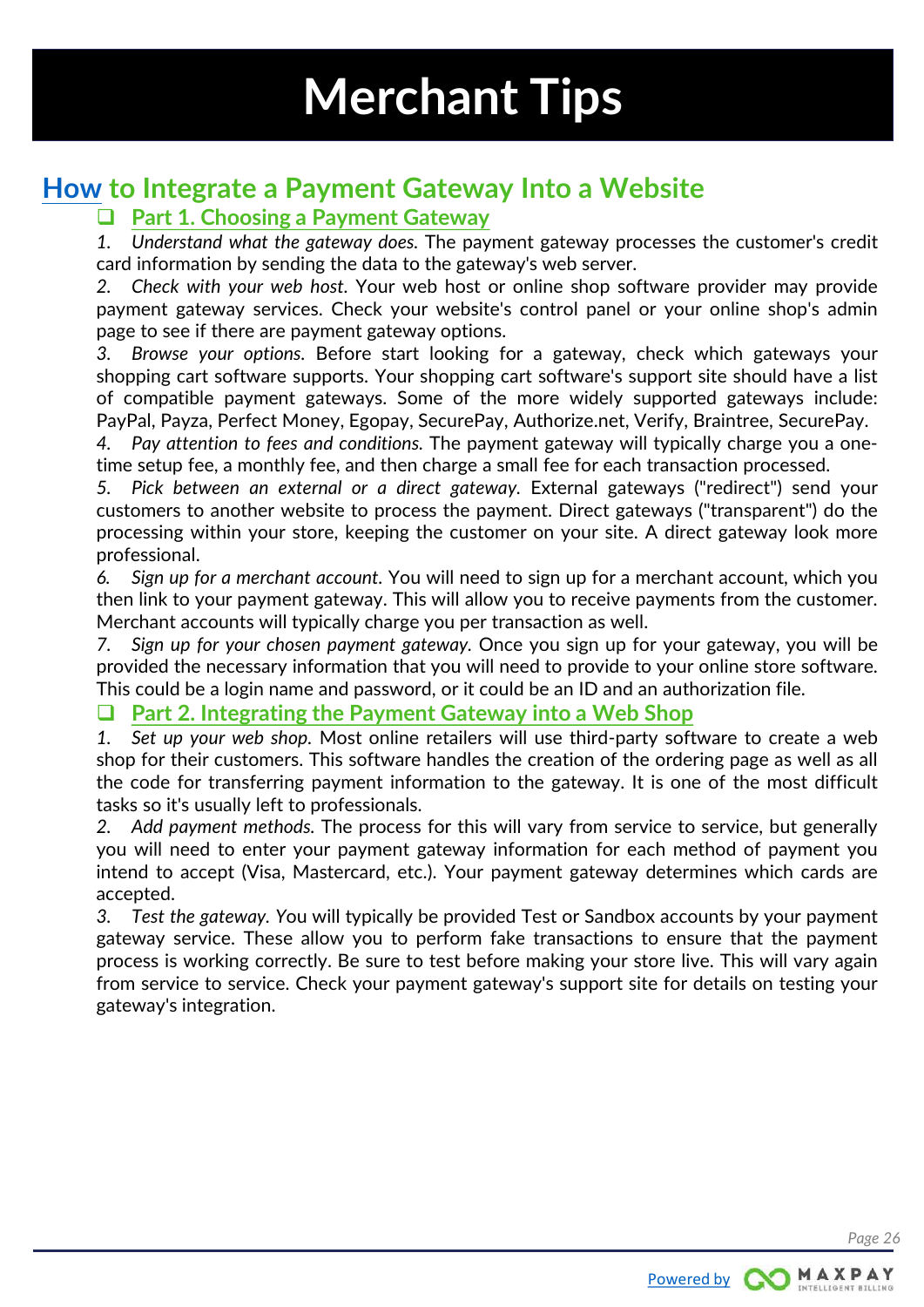#### <span id="page-26-0"></span>**[How](http://www.securetrading.com/blog/how-to-choose-a-payment-service-provider/) To Choose A Payment Service Provider**

- *1. How do you want to take customers details?* What you decide will influence the technical option you choose for a payment gateway.
	- Direct, fully-integrated payment form: details sent to your server. This is the smoothest option for customers, but involves the highest risk and could come at significant cost, given you will need a hosting solution with PCI DSS compliant servers.
	- Redirect or iFrame. Both options take or place the customers details within your payment providers control. Far more secure, resulting in less risk/cost to your business. The only downside is it can be more difficult to make the page or a secure iFrame (a web page within a web page, e.g. in the checkout) match the design features of the rest of your website.
	- On-site payment form: details sent to a secure server. Similar to an iFrame, except the payment form is served as part of your website. However, the customers details are sent directly to the payment providers servers, rather than your own. The PCI compliance is more complicated, but not as involved as the first option.
- *2. Does your website / e-commerce platform support your payment gateway options?* Once you have decided how you want to take customer details, you need to find out what payment providers your website or ecommerce platform can support. Not all are compatible, but most leading services have developed plugins or extensions for a wide range of platforms. Secure Trading partner with numerous shopping cart providers, ensuring you can select the best options for your business and customers.
- *3. Do you also need a merchant account?* Some payment providers only offer the gateway (the secure technology that sits between your website and payment networks), whereas others include a merchant account or are fully integrated with that option.
- *4. Should you offer PayPal?* With 197 million active PayPal accounts, this community is hard to ignore. PayPal processed \$99 billion worth of payments in Q4 2016 alone. As a trusted alternative payment method, you could be missing out on substantial revenue if you don't provide this option for your customers.
- *5. What fees are included?* Payment gateways and merchant accounts don't have a one-sizefits-all approach to fees. There will always be a mix of monthly fees, fixed (per-transaction) fees, variable fees (based on the volume/amount of transactions processed) and extras, such as chargebacks and customers using international cards. Always ask to see the full range of fees, to ensure you won't get any surprises from the fee schedule. Ensure you know how these will be charged too. Some will take them direct from the merchant account, whereas others will charge separately.
- *6. What's the providers' reputation?* As with any service a recommendation from another user is a useful starting point. Check out reviews, ask for testimonials and explore the payment process on other retailers' sites.A payment provider should offer all the services you need, integrate easily with your website and have great customer service. It's also worth asking around on social networks, such as LinkedIn, to find if anyone has issues with various brands.
- *7. What payment methods does the provider support?* All payment providers should, at the very least, support Visa and MasterCard. And then it should be a matter of ensuring your provider supports the most popular methods in your market, such as PayPal, American Express, and others depending on customer preferences. For those retailers with an International customer base, it's extremely important to ensure your chosen payment service provider supports localized alternative payment methods.

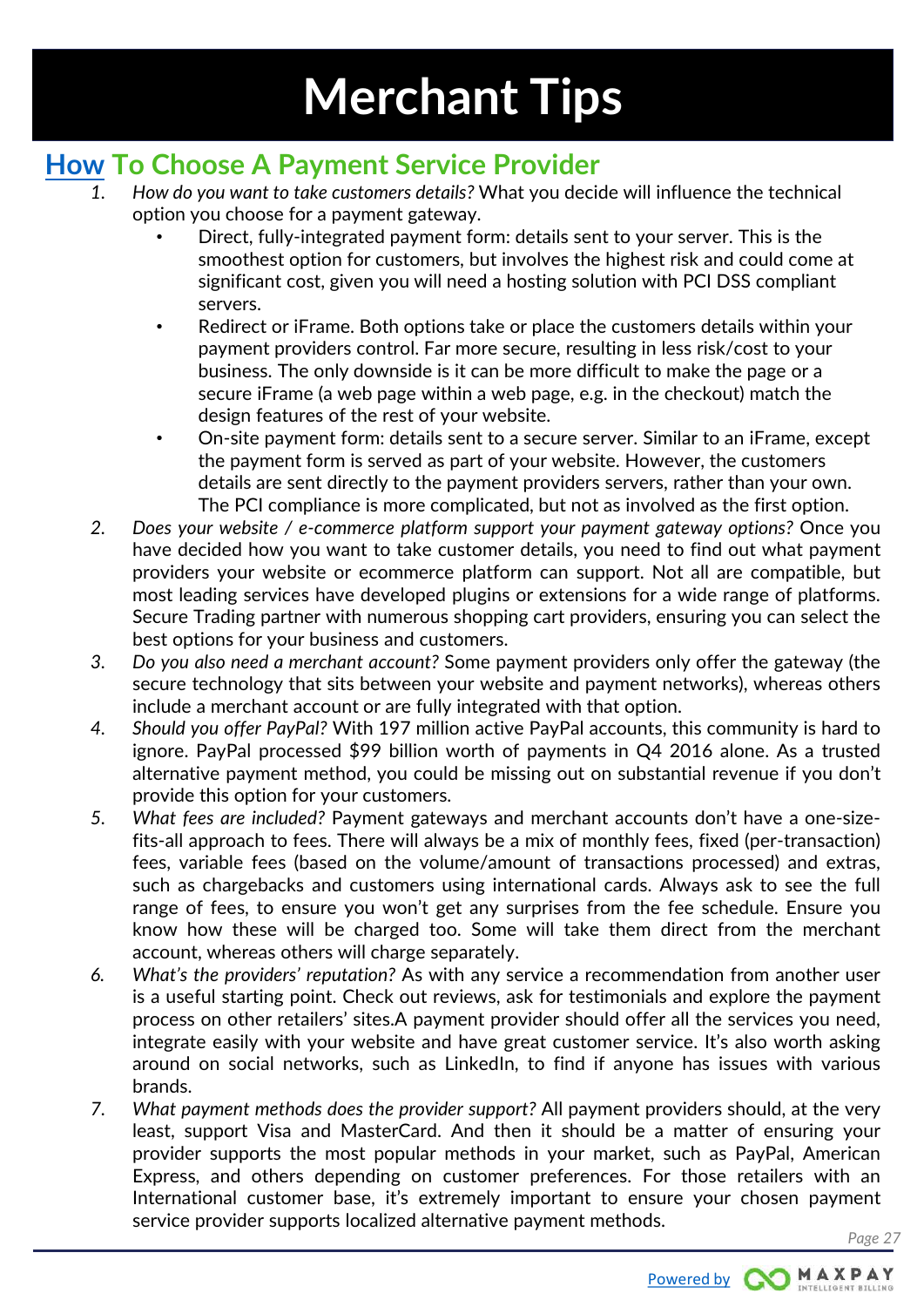## <span id="page-27-0"></span>**Venture Investment Overview**

 $\Box$  In 2016 the payments startups funding volumes reach \$255 mln. That is twice less than in 2015 (2015 figure include \$400 mln AliPay round), but 21% higher that in 2014. Deal volumes was 14% bigger if compare to 2014-15 numbers.



□ Most of 2016 top-20 startups providing online payments platform, cryptocurrency payments and special on-demand services.

| <b>Date</b>                | Company              | Amount,<br>\$mln | <b>Investor</b>                                                                                                                                         |          | <b>Description</b>                                                          |  |  |  |
|----------------------------|----------------------|------------------|---------------------------------------------------------------------------------------------------------------------------------------------------------|----------|-----------------------------------------------------------------------------|--|--|--|
| Feb-16                     | Blockstream          | 55,0             | <b>AME Cloud Ventures</b>                                                                                                                               |          | Series A Platform to optimize Bitcoin trade                                 |  |  |  |
| Aug-16                     | Wangyudashi          | 23,0             | Shenzhen Capital Group Co                                                                                                                               | Series A | Platform for internet cafe payments and<br>eSports registry                 |  |  |  |
| Nov-16,<br>Oct-16          | Conekta              | 14,0             | Conconi Growth Partners, Fomento Economico<br>Mexicana, Jaguar Ventures and Variv Capital                                                               |          | Series A Online-payment system company                                      |  |  |  |
| <b>Jun-16</b>              | Assembly<br>Payments | 10,0             | Carsales, Cultivation Capital                                                                                                                           |          | Series A Online payment tools provider                                      |  |  |  |
| $\overline{\text{Feb-16}}$ | PayActiv             | 9,2              | Softbank Capital                                                                                                                                        | Series A | Provides employees with access to their<br>earned but unpaid wages          |  |  |  |
| Jun-16                     | Tapp<br>Commerce     | 9,0              | <b>AMMA Private Investment</b>                                                                                                                          | Series A | Developed and operates a scalable secure<br>payment processing platform     |  |  |  |
| Jun-16                     | OptioPay             | 7,9              | Auden, Berlin Ventures, DvH Ventures, Elkstone<br>Capital, main incubator and Nord/LB                                                                   |          | Series A Online payment platform                                            |  |  |  |
| $Feb-16$                   | Simplex              | 7,0              | Bitmain, Cumberland Mining, FundersClub and<br><b>Undisclosed Angel Investors</b>                                                                       | Series A | Develops software that makes bitcoin<br>purchases quick, safe, and reliable |  |  |  |
| $Feb-16$                   | Juspay               | 5,8              | Accel Partners India, Ashish Hemrajani,<br>Parikshit Dar and Rajesh Balpande                                                                            | Series A | Optimize checkout process                                                   |  |  |  |
| $Dec-16$                   | Wyre                 | 5,8              | 9fbank, Amphora Capital, Baofoo Internet<br>Technology, Digital Currency Group and Draper Series A Created a foreign exchange engine room<br>Associates |          |                                                                             |  |  |  |
| Nov-16                     | snapCard             | 5,6              | Insikt                                                                                                                                                  | Series A | Provide tools to start accepting digital<br>currency payments               |  |  |  |
| $Oct-16$                   | Finrise              | 5,4              | Matt Humphrey, Mayfield Fund, NFX Guild, Samcsed VC<br>Hodges and Western Technology Investment                                                         |          | Serve payments for out-of-pocket healthcare<br>services                     |  |  |  |
| $Oct-16$                   | Splitwise            | 5,0              | <b>Bullpen Capital</b>                                                                                                                                  | Series A | Provide tool to track bills for friends and<br>roommates                    |  |  |  |
| $Dec-16$                   | instantPay           | 5,0              | Kaleden Holdings and RB Investments                                                                                                                     | Seed VC  | Provides utility payments and financial<br>services                         |  |  |  |
| Sep-16                     | Sourcery             | 5,0              | Marker and Steadfast Capital                                                                                                                            | Series A | Digital payments and commerce platform                                      |  |  |  |
| Nov-16                     | Flexiti<br>Financial | 5,0              | <b>Globalive Capital and Undisclosed Investors</b>                                                                                                      | Series A | Provide of point-of-sale financing and<br>payment technology for retailers  |  |  |  |
| Aug-16                     | DailyPay             | 5,0              | Frontier Venture Capital, Inspiration Ventures<br>and RPM Ventures                                                                                      | Series A | Empowers companies to offer daily<br>payments                               |  |  |  |
| May-16                     | Cloud Alliance       | 5,0              | Aetius Capital                                                                                                                                          | Series A | Developing a comprehensive payment<br>solutions portal                      |  |  |  |
| $\overline{Dec-16}$        | <b>SupportPay</b>    | 4,1              | Continental Advisors, Fenway Summer<br>Ventures and Moneta Ventures                                                                                     |          | Series A Automated child support payment platform                           |  |  |  |
| Aug-16                     | Coinify              | 4,0              | <b>SEB Venture Capital and SEED Capital</b>                                                                                                             |          | Series A Blockchain payment service provider                                |  |  |  |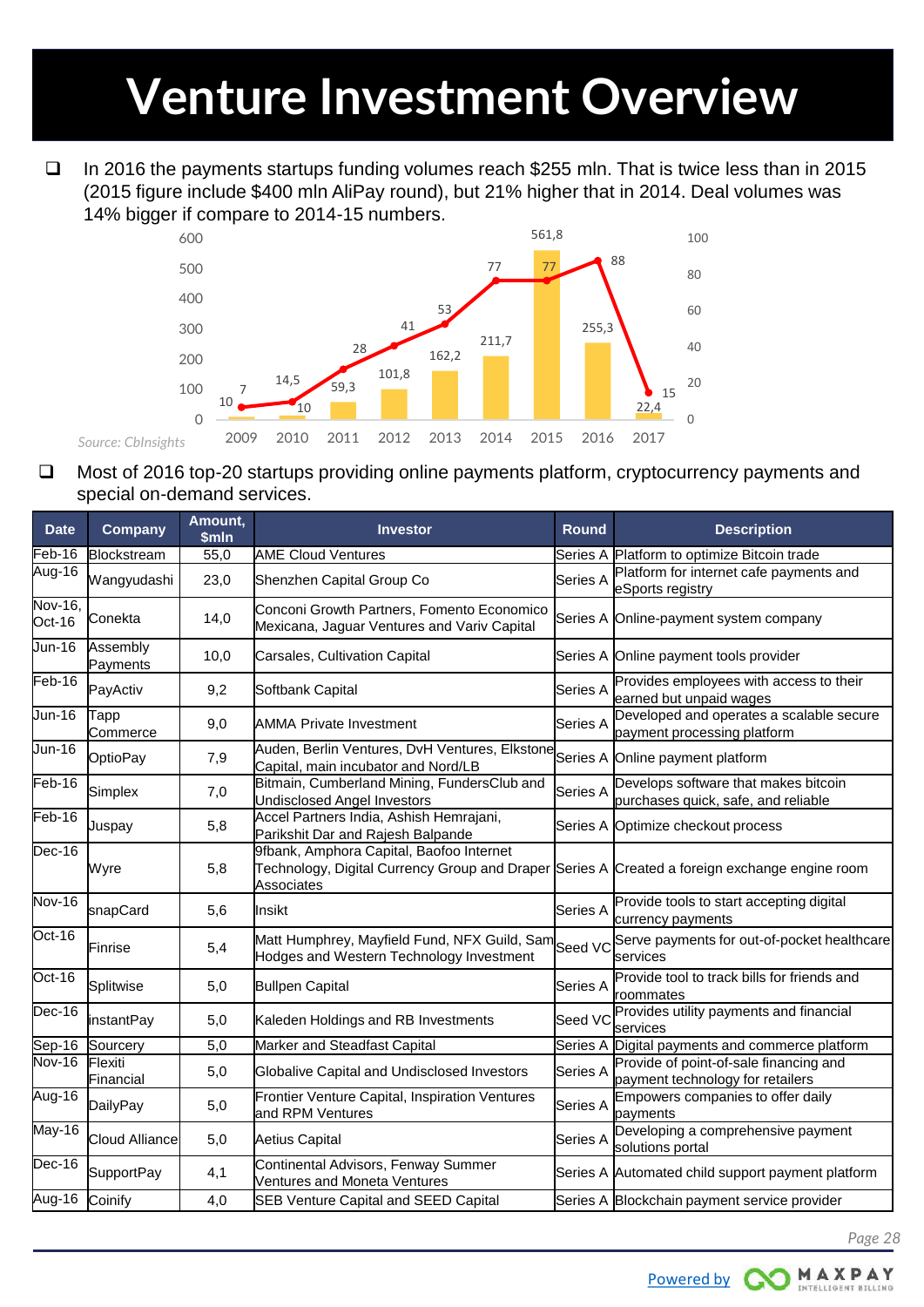# **M&A Activity Overview**

<span id="page-28-0"></span> $\Box$  The 2015-16 shows a notable increase in the number of M & A deals in the payments industry. It is expected that activity will accelerate further as companies will try to accumulate the technology, resources and customers.



*Source: CbInsights*

- $\Box$  The key reasons for payment companies to participate in M&A are to acquire direct competitor in order to enhance positions on existing market or expand on the new one, and the other reason is to extend portfolio of services.
- $\Box$  Investors are ready to overpay for the acquisition of the target companies and have high expectations from new partnerships. This is evidenced by the high median multipliers:
	- TEV/EBITDA **29,4х**
	- TEV/Revenue **4,6х**

| <b>Acquirer</b>                          | <b>Type</b>                                                          |             | \$mln   | <b>Target</b>                                                                  | <b>Type</b>                                        | <b>Country</b>                                                       | TEV /     | TEV /<br>Rev.                                             |
|------------------------------------------|----------------------------------------------------------------------|-------------|---------|--------------------------------------------------------------------------------|----------------------------------------------------|----------------------------------------------------------------------|-----------|-----------------------------------------------------------|
| Visa Inc.                                | Global payment<br>network                                            | <b>USA</b>  |         |                                                                                | Europe payment<br>network                          | United<br>Kingdom                                                    |           |                                                           |
| Global<br>Payments Inc.                  | Payment services<br>provider                                         | <b>USA</b>  | 4 4 5 7 | <b>Heartland Payment</b><br>Systems, Inc.                                      | Payment processor                                  | <b>USA</b>                                                           |           | 1,6x                                                      |
| <b>FleetCor</b><br>Technologies,<br>Inc. | <b>Provider of fuel cards</b><br>and specialized<br>payment products | <b>USA</b>  | 1 2 4 9 | Serviços e<br>Tecnologia de<br>Pagamentos S.A.                                 | Provider of<br>automatic vehicle<br>identification | <b>Brazil</b>                                                        |           | 6,6x                                                      |
| <b>MasterCard</b><br>Incorporated        | Global payment<br>network                                            | <b>USA</b>  | 1 1 4 9 | <b>VocaLink Holdings</b><br>Limited                                            | Payment processor                                  | <b>United</b><br>Kingdom                                             |           | 4,6x                                                      |
| Fiserv, Inc.                             | <b>Payment services</b><br>provider                                  | <b>USA</b>  | 200     | ACI Worldwide, Inc.,<br><b>Community Financial</b><br><b>Services Business</b> | Online and mobile<br>banking services<br>provider  | <b>USA</b>                                                           |           |                                                           |
| VeriFone<br>Systems, Inc.                | Payment services and<br>devises provider                             | <b>USA</b>  | 90      | Inc.                                                                           | Provider of<br>payment gateway                     | Canada                                                               | <b>NA</b> | 5,2x                                                      |
| Fiserv, Inc.                             | <b>Payment services</b><br>provider                                  | <b>USA</b>  | 65      | <b>Hewlett Packard</b><br><b>Convenience Pay</b><br><b>Services Business</b>   | proviser                                           | <b>USA</b>                                                           |           |                                                           |
| Ingenico<br>Group                        | Payment services and<br>devises provider                             | France      | 64      | Nera Payment<br>Solutions Pte Ltd.                                             | Payment services<br>and POS terminals<br>provider  | Singapore                                                            |           |                                                           |
| Global<br>Payments Inc.                  | <b>Payment services</b><br>provider                                  | <b>USA</b>  | 50      | <b>Web Active</b><br><b>Corporation Pty Ltd.</b>                               | E-commerce<br>payment gateway<br>provider          | Australia                                                            | <b>NA</b> | 2,4x                                                      |
| <b>Wirecard AG</b>                       | Payment outsourcing<br>and white label<br>solutions provider         | German<br>у | 35      | <b>Provus Service</b><br>Provider S.A.                                         | Payment services<br>provider                       | Romania                                                              |           |                                                           |
|                                          |                                                                      |             |         | Value,<br><b>Country</b>                                                       | 18 784 Visa Europe Limited                         | <b>AJB Software Design</b><br>Enterprise Company, E-payment services |           | <b>EBITDA</b><br>$38,7x$ 10,7x<br>37,5x<br>21,3x<br>96,6x |

#### *Key M&A deals 2016:*

*– competitor acquisition – extend portfolio of services*